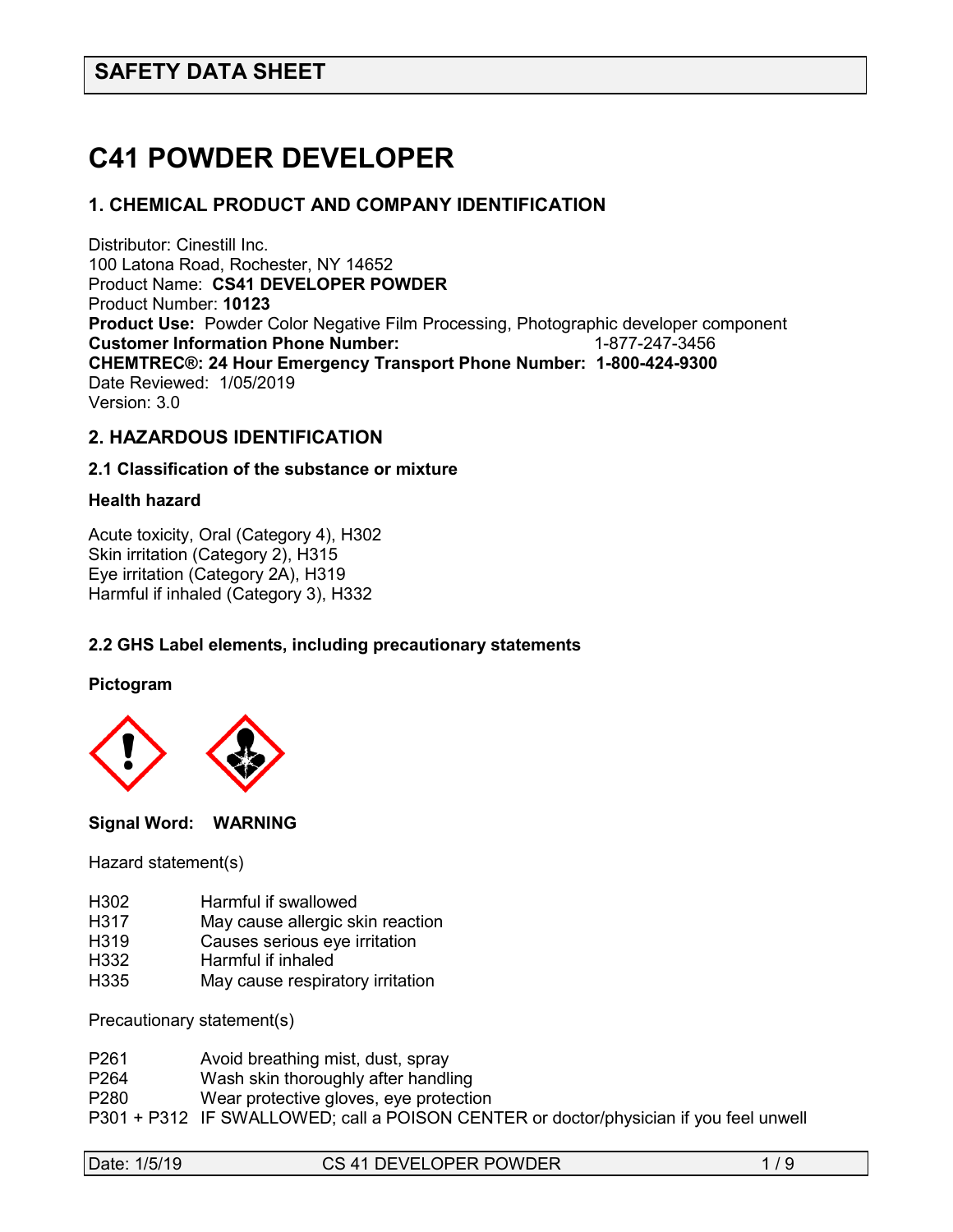- P302 + P352 IF ON SKIN: Wash with plenty of soap
- P304 + P340 IF INHALED: remove victim to fresh air and keep at rest in a position comfortable for breathing.
- P305 + P351 + P338 IF IN EYES: Rinse cautiously with water for several minutes. Remove contact lenses, if present and easy to do. Continue rinsing.
- P333 + P313 If skin irritation or rash occurs: Get medical advice/attention.
- P337 + P313 If eye irritation persists: Get medical advice/attention.
- P363 Wash contaminated clothing before reuse
- P391 Collect spillage<br>P501 Dispose of cont
- Dispose of contents to an approved waste disposal plant.

## **3. COMPOSITION/INFORMATION ON INGREDIENTS**

| <b>Chemical Name</b>  | <b>CAS</b> | <b>OHSA PEL</b>             | <b>ACGIH TLV</b>     | <b>Weight %</b> |
|-----------------------|------------|-----------------------------|----------------------|-----------------|
| Sodium Carbonate      | 497-19-8   | N.E.                        | N.E.                 | 70-80           |
| <b>DTPA</b>           | 67-43-6    | N F.                        | N.E.                 | $5-10$          |
| CD4                   | 25646-77-9 | 15 mg/m <sup>3</sup> (dust) | 10 mg/m <sup>3</sup> | $5 - 10$        |
| Sodium Sulfite        | 7757-83-7  | N F                         | N.E.                 | $1 - 5$         |
| Hydroxylamine sulfate | 10039-54-0 | N.E.                        | N.E.                 | $1 - 3$         |

## **4. FIRST AID MEASURES**

#### **4.1 Description of first aid measures**

- **Eye Contact:** Immediately flush eyes with plenty of water for at least 15 minutes. Get immediate medical attention.
- **Inhalation:** If symptomatic, remove to fresh air. If not breathing, give artificial respiration. If breathing is difficult, give oxygen. Get medical attention immediately.
- **Ingestion:** Do not induce vomiting. Only induce vomiting at the instruction of medical personnel. Call a physician or poison control center immediately. Never give anything by mouth to an unconscious person.
- **Skin Contact:** Flush skin with plenty of water and wash with a non-alkaline skin cleaner. Wash contaminated clothes before reuse. Get medical attention if irritation develops.
- **Aggravated Medical Conditions:** Individuals who are under the care of a physician or have chronic ailments, should consult a physician before using this product.

## **5. FIRE FIGHTING MEASURES**

## **5.1 Extinguishing media**

Noncombustible. Use agent appropriate for surrounding fire.

#### **5.2 Special Hazards arising from substance or mixture**

 Fire or excessive heat may cause production of hazardous decomposition products. Combustion Products: Carbon dioxide, carbon monoxide, and sulfur.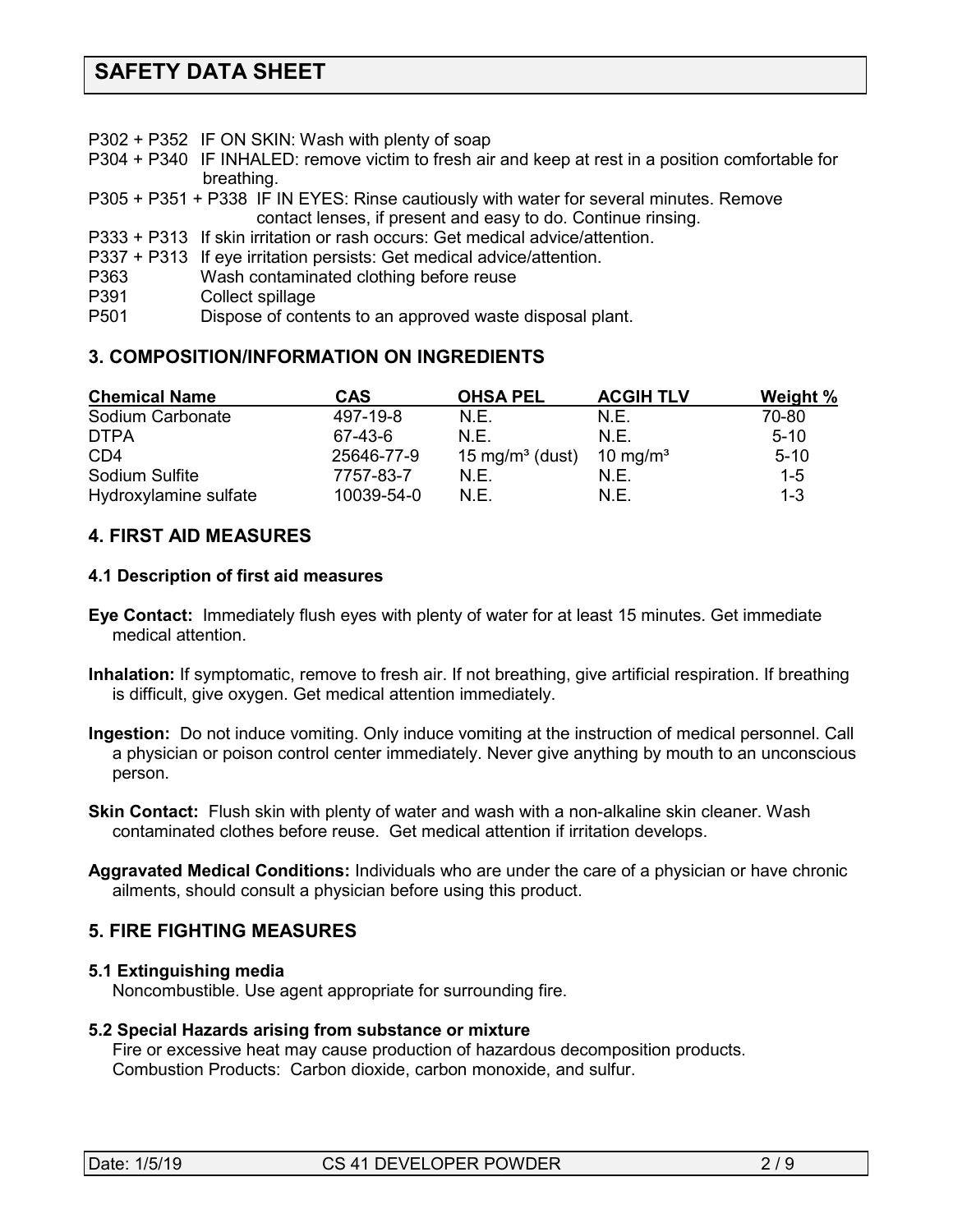#### **5.3 Advise for firefighters**

Wear self-contained breathing NIOSH/MSHA approved apparatus and protective clothing to prevent contact with skin and eyes. Fire or excessive heat may produce hazardous decomposition products. Use water to keep containers cool.

## **6. ACCIDENTAL RELEASE MEASURES**

#### **6.1 Personal precautions, protective equipment and emergency procedures**

Review fire and explosion hazards and safety precautions before proceeding with cleanup. Use appropriate personal protective equipment. Avoid contact with skin and eyes. Stop the spillage. Dike the spill. Absorb spillage in inert material. Soak up with sawdust, sand, or other absorbent material. Remove non-usable solid material and/or contaminated soil for disposal in an approved and permitted landfill.

#### **6.2 Environmental precautions**

 Prevent liquid from entering sewers, waterways or low areas. Discharge to sewer requires approval of permitting authority and may require pre-treatment. Contaminated surfaces should be cleaned using water.

## **7. HANDLING AND STORAGE**

#### **7.1 Precautions for safe handling**

 Store in a cool, dry, well-ventilated area. Keep containers closed. Do not store or consume food, drink, or tobacco where they may become contaminated with this material.

#### **7.2 Conditions for safe storage, including any incompatibles**

Do not store with incompatible materials. Do not store with strong acids. All labeled precautions must be observed when handling, storing and transporting empty containers due to product residues. Triple rinse before disposal. Dispose of in a licensed facility.

## **8. EXPOSURE CONTROL / PERSONAL PROTECTION**

#### **8.1 Control parameters**

See Section 3.

## **8.2 Exposure controls**

Use good personal hygiene when handling this product. Wash hands after use, before smoking, or using the toilet. Facilities storing or utilizing this material should be equipped with an eyewash facility and a safety shower.

#### **Personal protective equipment**

**Eye Protection:** Safety glasses with side shields (or goggles).

**Respiratory Protection:** When this product is used in the intended way, no respiratory protection is anticipated to be necessary. However, if use conditions generate decomposition vapors or fumes; use a NIOSH approved respirator with HEPA cartridges.

**Skin protection:** Latex, rubber, or neoprene waterproof gloves are recommended.

 **Body protection:** Rubber or plastic apron.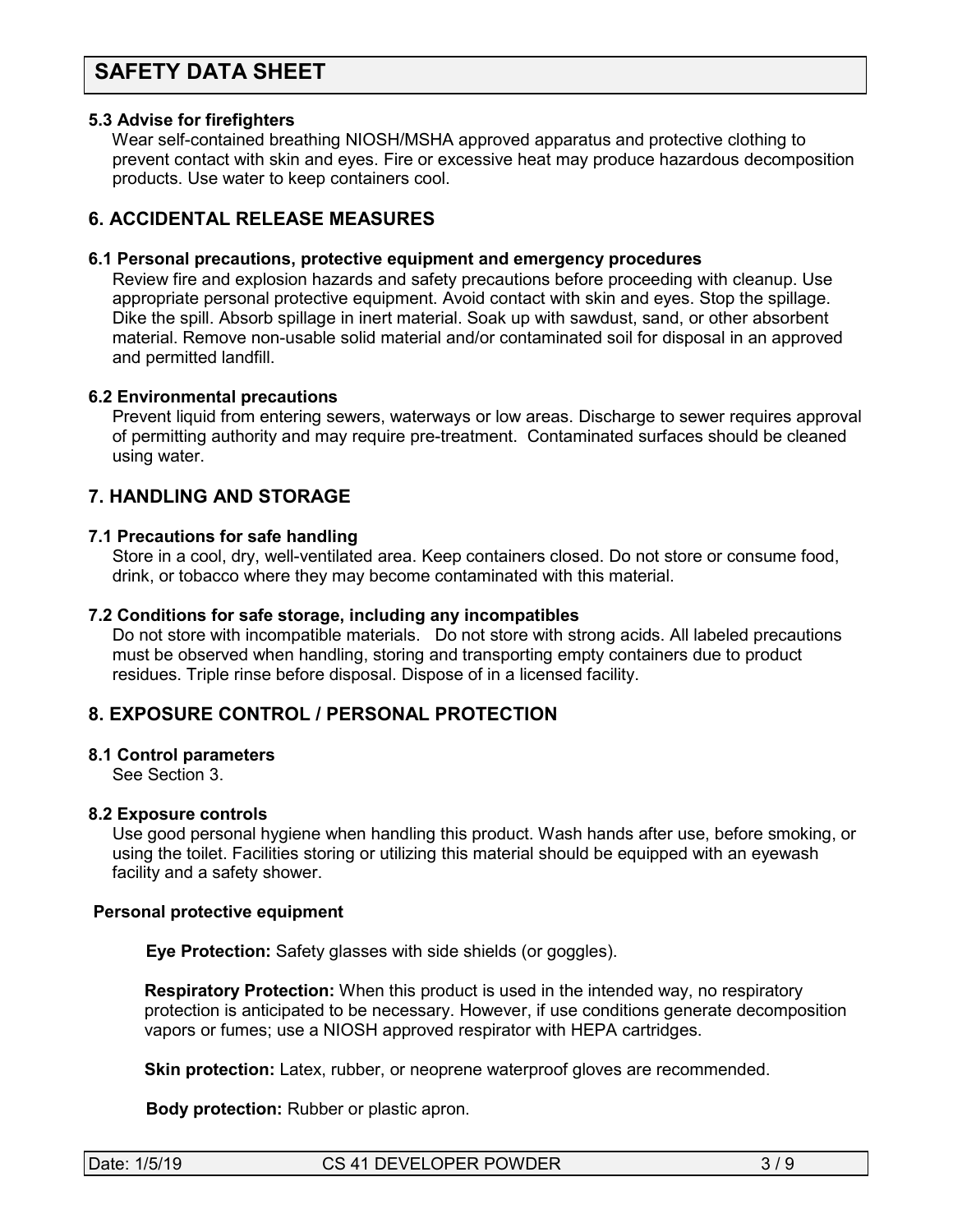**Respiratory protection:** Local exhaust ventilation is recommended. Ventilation must be adequate to keep hazardous ingredients below their exposure limits.

## **9. PHYSICAL AND CHEMICAL PROPERTIES**

## **9.1 Information on basic physical and chemical properties**

Appearance And Odor: powder with no odor. Solubility In Water: Complete Boiling Point: Not applicable Vapor Pressure: Not applicable Specific Gravity: Not applicable Melting Point: N.E. Freezing Point: N.E. Evaporation Rate: Not applicable Vapor Density: Not applicable Percent Volatile: 0 Ph: Not applicable Molecular Weight: N.E. Pounds Per Gallon: N.E.  $V.O.C. = 0$ 

## **10. STABILITY AND REACTIVITY**

- **10.1 Reactivity** Stable
- **10.2 Chemical stability** Conditions To Avoid: None
- **10.3 Possibility of hazardous reactions** No data available
- **10.4 Conditions to avoid** High temperatures
- **10.5 Incompatible Materials** Strong acids, powdered aluminum

#### **10.6 Decomposition Products**  May produce oxides of sodium, sulfur, hydroxide, and carbon

## **11. TOXICOLOGICAL INFORMATION**

#### **11.1 Information of toxicological effects**

**C***C***omponent information**

### *Sodium Carbonate 497-19-8*

#### **Acute toxicity:**

LD50 Oral – rat – 2800 mg/kg **Skin irritation:** LD50 Dermal – rabbit > 2000 mg/kg

Date: 1/5/19 CS 41 DEVELOPER POWDER 4/9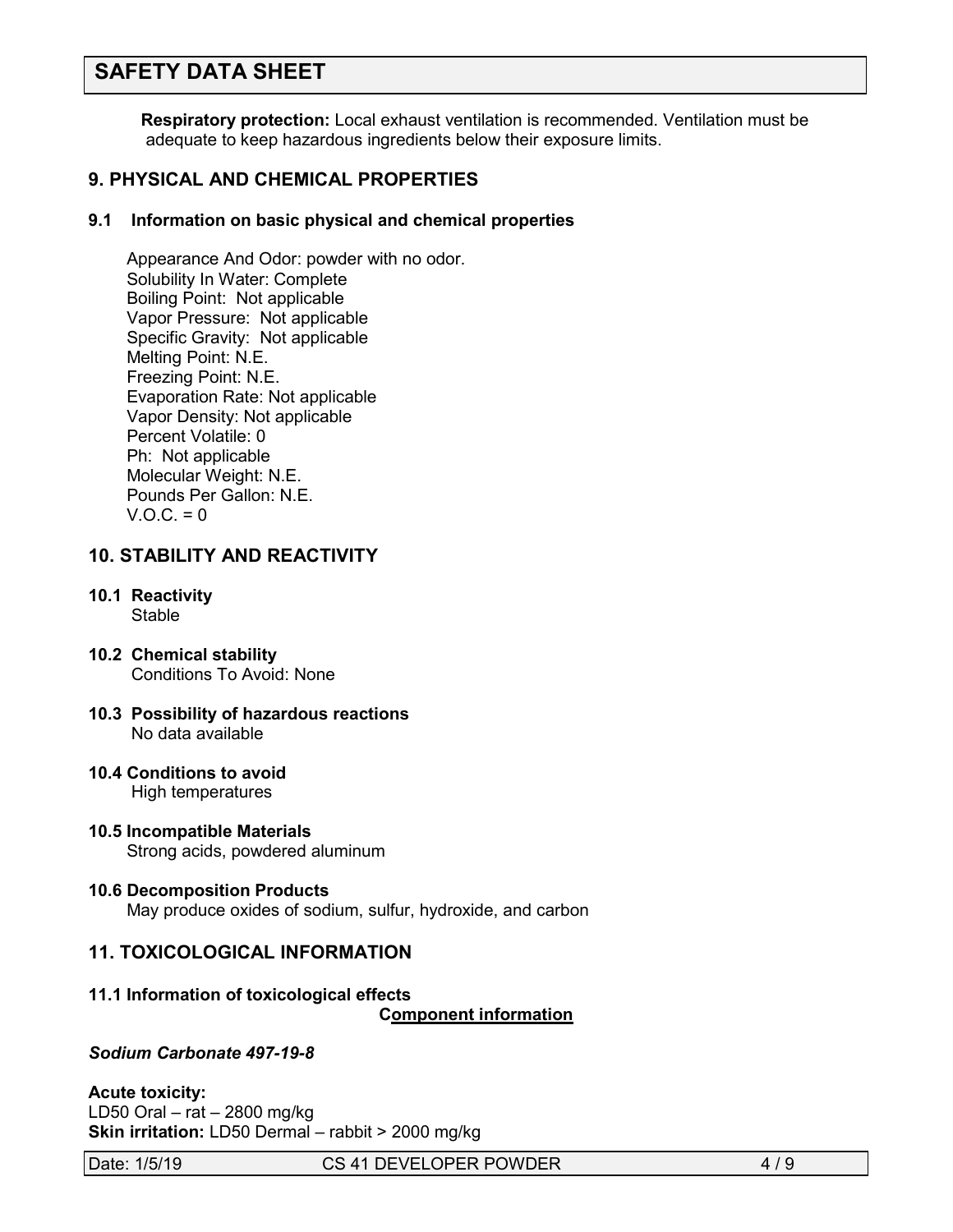**Eye irritation:**  No data available **Respiratory or Skin Sensitization** LD50 Inhalation – guinea pig – 800 mg.m<sup>3</sup> **Carcinogenicity/mutagenicity:** none

#### *Diethylenetriaminepentaacetic acid 67-43-6*

**Acute toxicity:** LD50 Oral – rat  $-$  > 2,000 mg/kg Dermal: No data available Inhalation: No data available

#### **Skin irritation:**

Skin – rabbit Result: No skin irritation **Eye irritation:**  Eyes – rabbit Result: Eye irritation **Respiratory or Skin Sensitization** Buehler Test – guinea pig Dis not cause sensitization on laboratory animals **Carcinogenicity** None **Germ cell mutagenicity** No data available

#### *CD-4 25646-77-9*

**Acute toxicity:**

LD50 Oral – rat – 35 mg/kg Dermal: No data available Inhalation: No data available

#### **Skin irritation:**

No data available **Eye irritation:**  No data available **Respiratory or Skin Sensitization** No data available

**Carcinogenicity** No data available **Germ cell mutagenicity** No data available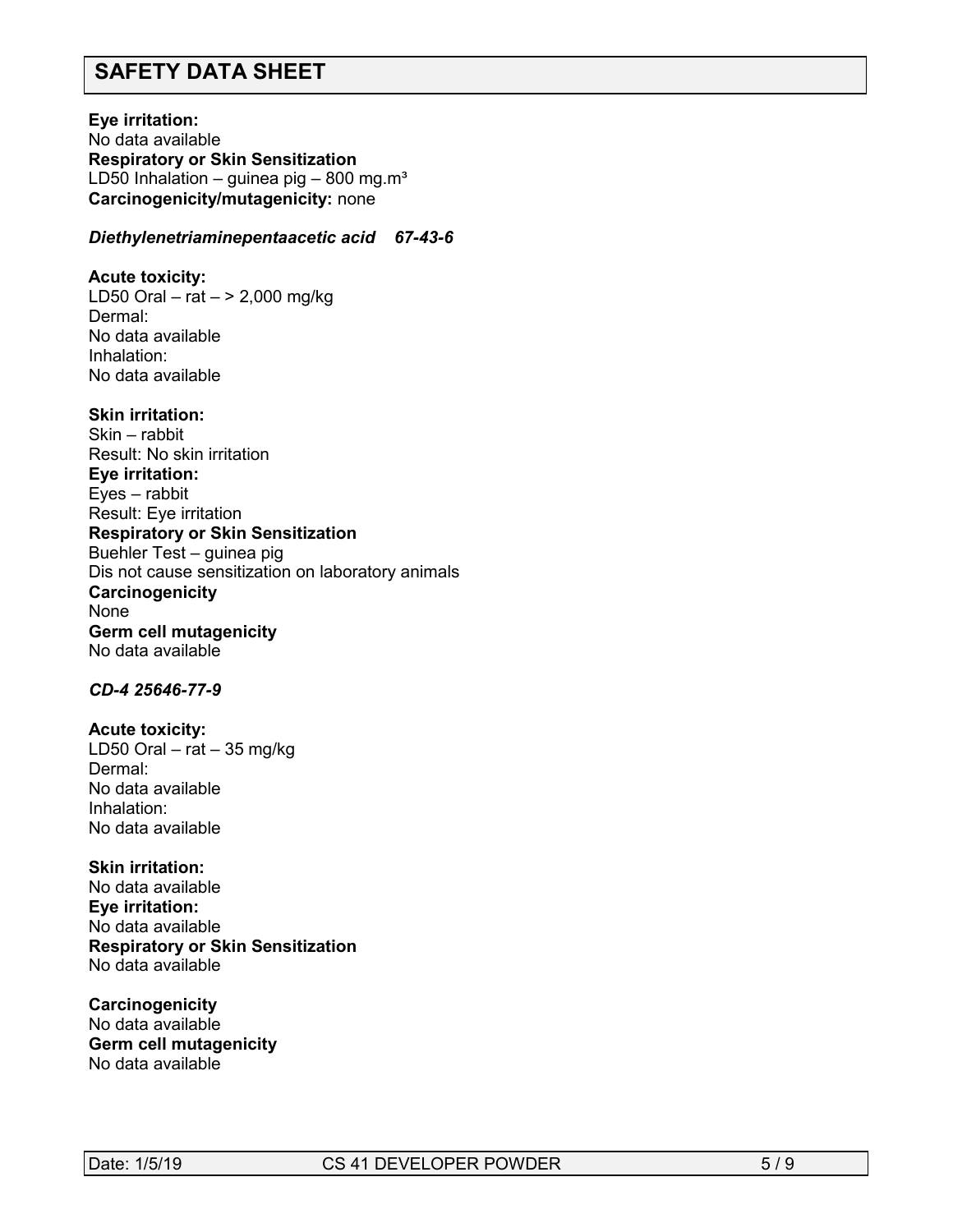## *Sodium Sulfite 7757-83-7*

**Acute toxicity:** Oral LD-50 (rat) 3,560 mg/kg Inhalation LD-50 (rat)  $>5.500$  mg/m<sup>3</sup> - 4 h Dermal: no data **Skin irritation:**  Skin – rabbit Result: No skin irritation **Eye irritation:**  Skin – rabbit Result: No skin irritation **Respiratory or Skin Sensitization** Prolonged or repeated exposure may cause allergic reactions in certain sensitive individuals. **Carcinogenicity/mutagenicity:** none

#### *Hydroxylamine sulfate 10039-54-0*

#### **Acute toxicity:**

LD50 Oral – rat – 642 mg/kg Dermal: LD50 Dermal – rabbit – >1,500 - <2,000 mg/kg Inhalation: No data available

#### **Skin irritation:**

Skin-rabbit Result: Irritating to skin **Eye irritation:**  Eyes – rabbit Result: No eye irritation – 24h **Respiratory or Skin Sensitization** Maximisaton Test – guinea pig Result: May cause sensitization by skin contact. **Carcinogenicity** Carcinogenicity – rat- Oral Endocrine: Adrenal cortex hyperplasia No suspected human carcinogens **Germ cell mutagenicity** Mouse Result: negative

## **12. ECOLOGICAL INFORMATION**

## **Component information**

## *Sodium Carbonate 497-19-8*

#### **12.1 Toxicity**

| LC50 /96 hours: | 300 mg/l (bluegill, sunfish) |
|-----------------|------------------------------|
| EC50/48 hours:  | 200-227 mg/L (Ceriodaphnia)  |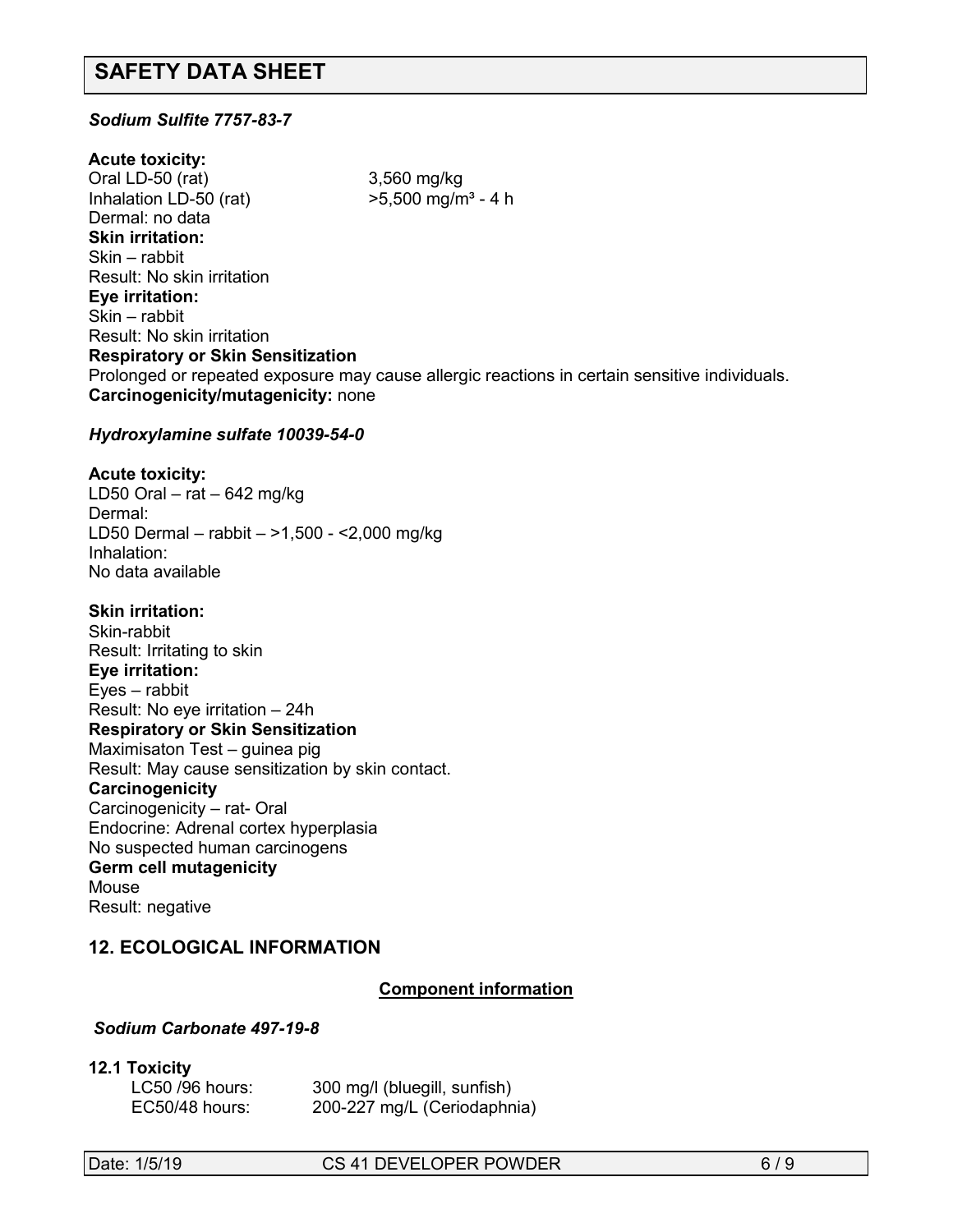#### **12.2 Persistence and degradability**

This product is completely biodegradable.

**12.3 Bioaccumulative potential**

No data available

#### **12.4 Mobility in soil**

No data available

#### **12.5 Result of PBT and vPvB assessment**

Assessment not available as chemical assessment not required/not conducted

#### *Diethylenetriaminepentaacetic acid 67-43-6*

#### **12.1 Toxicity**

| Toxicity to fish    | LC50- Leuciscus idus (golden orfe) ->100 mg/l - 96h |
|---------------------|-----------------------------------------------------|
| Toxicity to daphnia | EC50 – Daphnia magna (Water flea) – 245 mg/l -48h   |

#### **12.2 Persistence and degradability**

 Biodegradability Biotic/Aerobic – Exposure time 28d Result: 20-60% - According to the results of test of biodegradability this product is not readily biodegradable. (CO@ Evolution Test)

#### **12.3 Bioaccumulative potential**

Indicative of bioaccumulation

#### **12.4 Mobility in soil**

No data available

### **12.5 Result of PBT and vPvB assessment**

Assessment not available as chemical assessment not required/not conducted

#### **12.5 Other adverse effects**

No data available

### *CD-4 25646-77-9*

*Data is available on the adverse effects of this material on the environment. Neither COD nor BOD data are available... Based on the chemical composition of this product it is assumed that the mixture can be treated in an acclimatized biological waste treatment plant in limited quantities. However, such treatment should be evaluated and proved for each specific biological system.*

## *Sodium Sulfite 7757-83-7*

## **12.1 Toxicity**

Toxicity to fish LC50- Gambusia affinis (Mosquito fish) -660 mg/l – 96h

## **12.2 Persistence and degradability**

No data available

Date: 1/5/19 CS 41 DEVELOPER POWDER 7/9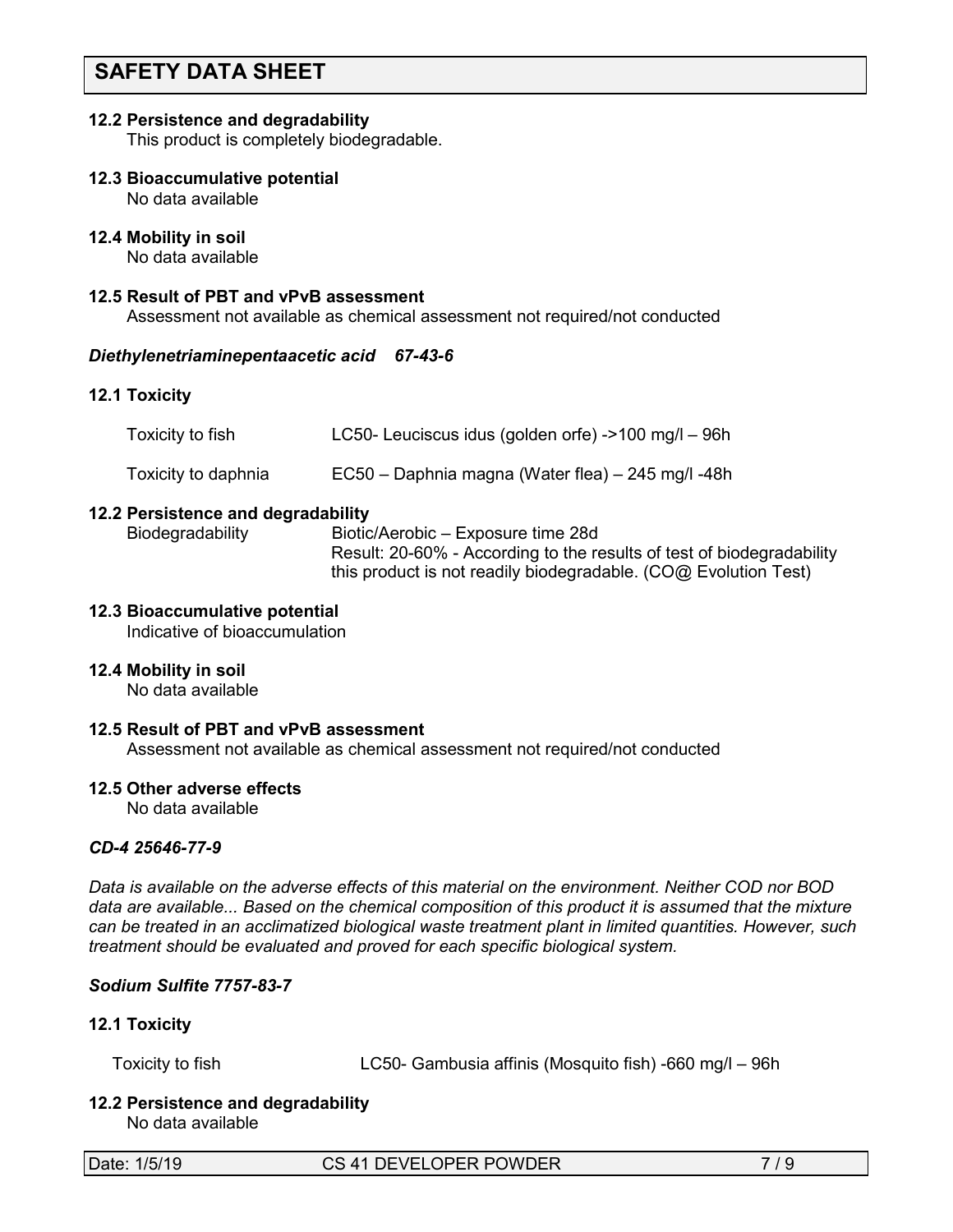#### **12.3 Bioaccumulative potential**

No data available

**12.4 Mobility in soil**

No data available

## **12.5 Result of PBT and vPvB assessment**

Assessment not available as chemical assessment not required/not conducted

## **12.5 Other adverse effects**

None

## *Hydroxylamine sulfate 10039-54-0*

## **12.1 Toxicity**

| Toxicity to fish mortality | LC50- Pimephales promelas (fathead minnow) -7.2 mg/l - 96h         |
|----------------------------|--------------------------------------------------------------------|
| Toxicity to daphnia        | EC50 - Daphnia magna (Water flea) - 1.62 mg/l -48h                 |
| Toxicity to algae          | EC50 - Desmondesmus subspicatus- 0.72 mg/l -72h                    |
| Toxicity to bacteria       | Respiration inhibition ED50 - Sludge Treatment - 54 mg/l - 180 min |

## **12.2 Persistence and degradability**

No data available

**12.3 Bioaccumulative potential**

No data available

## **12.4 Mobility in soil**

No data available

## **12.5 Result of PBT and vPvB assessment**

Assessment not available as chemical assessment not required/not conducted

## **12.6 Other adverse effects**

 An environmental hazard cannot be excluded in the event of unprofessional handling or disposal. Very toxic to aquatic life.

## **13. DISPOSAL CONSIDERATIONS**

## **13.1 Waste treatment methods**

#### **Product**

Preferred options for disposal are to send to licensed reclaimers, or to permitted incinerators. Any disposal practice must be in compliance with federal, state, and local regulations. Do not dump into sewers, ground, or any body of water.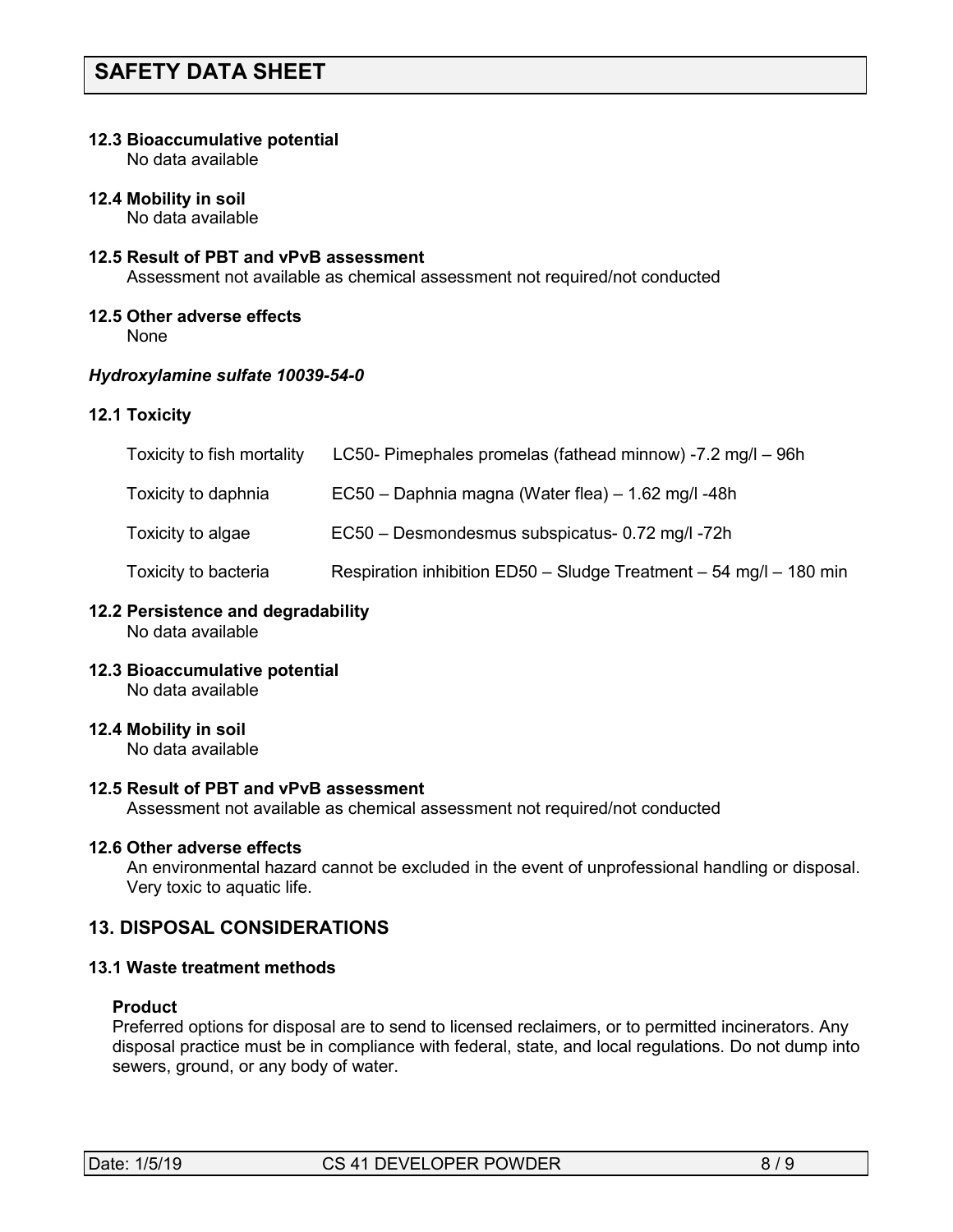## **14. TRANSPORT INFORMATION**

### **DOT (US)**

Not regulated

## **15. REGULATORY INFORMATION**

#### **SARA 302 Components**

The following components are subject to reporting: None

#### **SARA 313 Components**

The following components are subject to reporting levels established by SARA Title III, Section 313: None

#### **SARA 311/312 Hazards**

Acute Health Hazard, Chronic Health Hazard

#### **California Prop 65 Components**

This product does not contain any chemicals known to the State of California to cause cancer, birth defects, or any other reproductive harm.

#### **TSCA**

All ingredients in this finished product are listed on the EPA TSCA INVENTORY.

## **SCAQMD Rule 443.1**

Photochemically Reactive: No Maximum Grams of VOC per Liter: 0 gm/L g/L Vapor Pressure: N.E. mm Hg@ 20 Degrees C

## **16. OTHER INFORMATION**

#### **Full text of H-statements referred to under sections 2 and 3.**

- H<sub>3</sub>02 Harmful if swallowed<br>H<sub>317</sub> Hay cause allergic sk
- May cause allergic skin reaction
- H319 Causes serious eye irritation
- H332 Harmful if inhaled
- H335 May cause respiratory irritation

## **HMIS RATING**

Health: 2 Flammability: 0 Reactivity: 0

OTHER ADDITIONAL INFORMATION: The information contained herein is based on the data available to us and is believed to be accurate. However, no warranty is expressed or implied regarding the accuracy of this data or the results to be obtained from the use thereof. We assume no responsibility for the injuries from the use of the product described herein.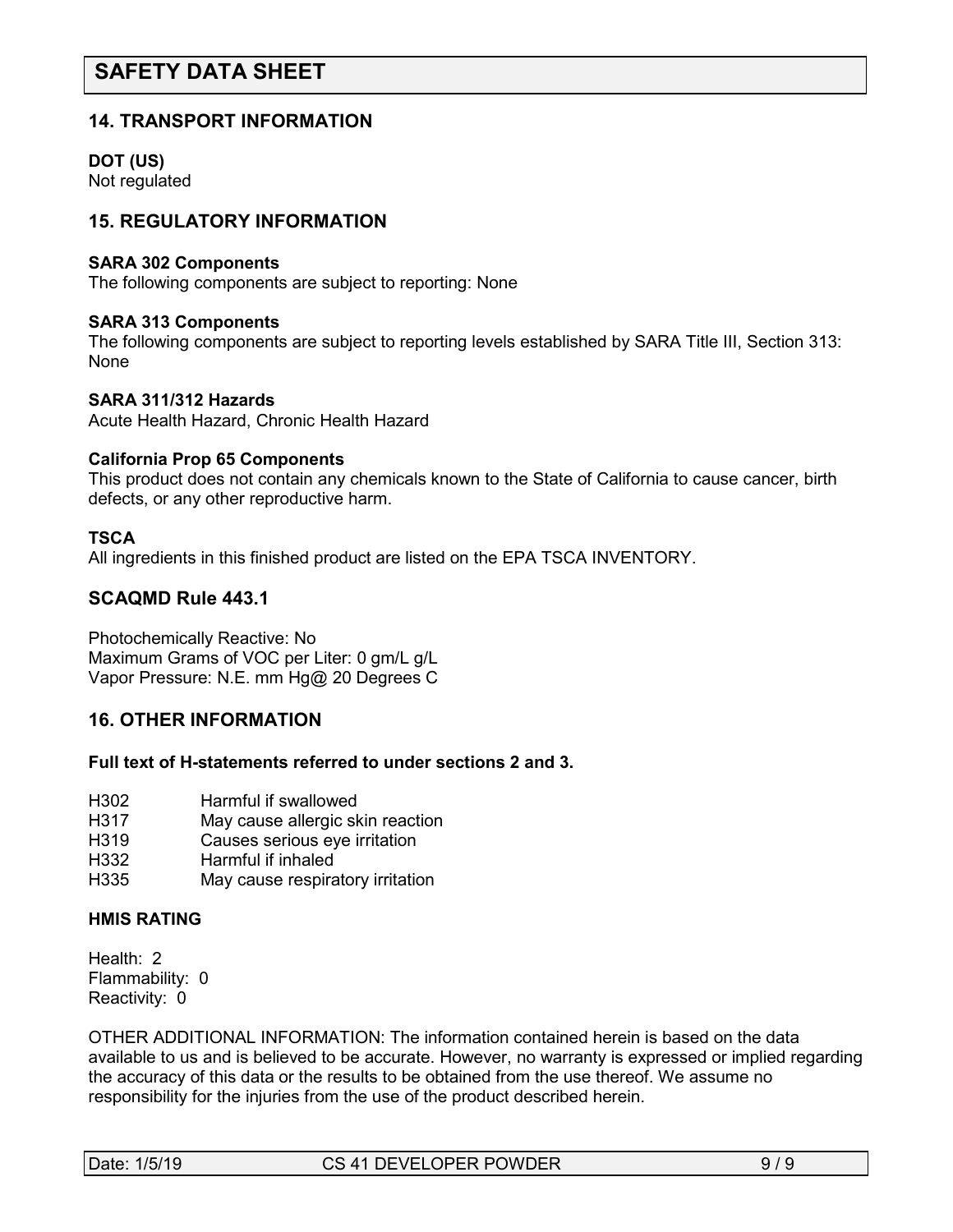# **C-41 BLIX A POWDER**

## **1. CHEMICAL PRODUCT AND COMPANY IDENTIFICATION**

Distributor: Cinestill Inc. 100 Latona Road, Rochester, NY 14652 Product Name: **CS41 BLIX PART A POWDER** Product Number: **10123 Product Use:** Powder Color Negative Film Processing, Photographic fixer component **Customer Information Phone Number:** 1-877-247-3456 **CHEMTREC®: 24 Hour Emergency Transport Phone Number: 1-800-424-9300**  Date Reviewed: 1/05/2019 Version: 3.0

## **2. HAZARDOUS IDENTIFICATION**

#### **2.1 Classification of the substance or mixture**

#### **Health hazard**

Causes eye irritation (Category 2B), H320 Causes skin irritation (Category 2), H314

#### **2.2 GHS Label elements, including precautionary statements**

**Pictogram** Not a Hazardous mixture

**Signal Word:** Not a Hazardous mixture

Hazard statement(s)

| H <sub>3</sub> 14 | Causes skin irritation                 |
|-------------------|----------------------------------------|
| H320              | Causes eye irritation                  |
| $\sqrt{2}$        | Maria e este e un enclue fem claudi en |

H335 May cause respiratory irritation

Precautionary statement(s)

- P261 Avoid breathing mist
- P264 Wash skin thoroughly after handling
- P280 Wear protective gloves, eye protection
- P302 + P352 IF ON SKIN: Wash with plenty of soap
- P305 + P351 + P338 IF IN EYES: Rinse cautiously with water for several minutes. Remove contact lenses, if present and easy to do. Continue rinsing.

## **3. COMPOSITION/INFORMATION ON INGREDIENTS**

| <b>Chemical Name</b> | CAS       | <b>OHSA PEL</b> | <b>ACGIH TLV</b> | Weight % |
|----------------------|-----------|-----------------|------------------|----------|
| Ammonium Thiosulfate | 7783-18-8 | N.E.            | N.E.             | 90-95    |
| Sodium Carbonate     | 497-19-8  | N.E.            | N.E.             | 3-5      |

| Date: 1/5/19 | CS 41 BLIX PART A POWDER |  |
|--------------|--------------------------|--|
|              |                          |  |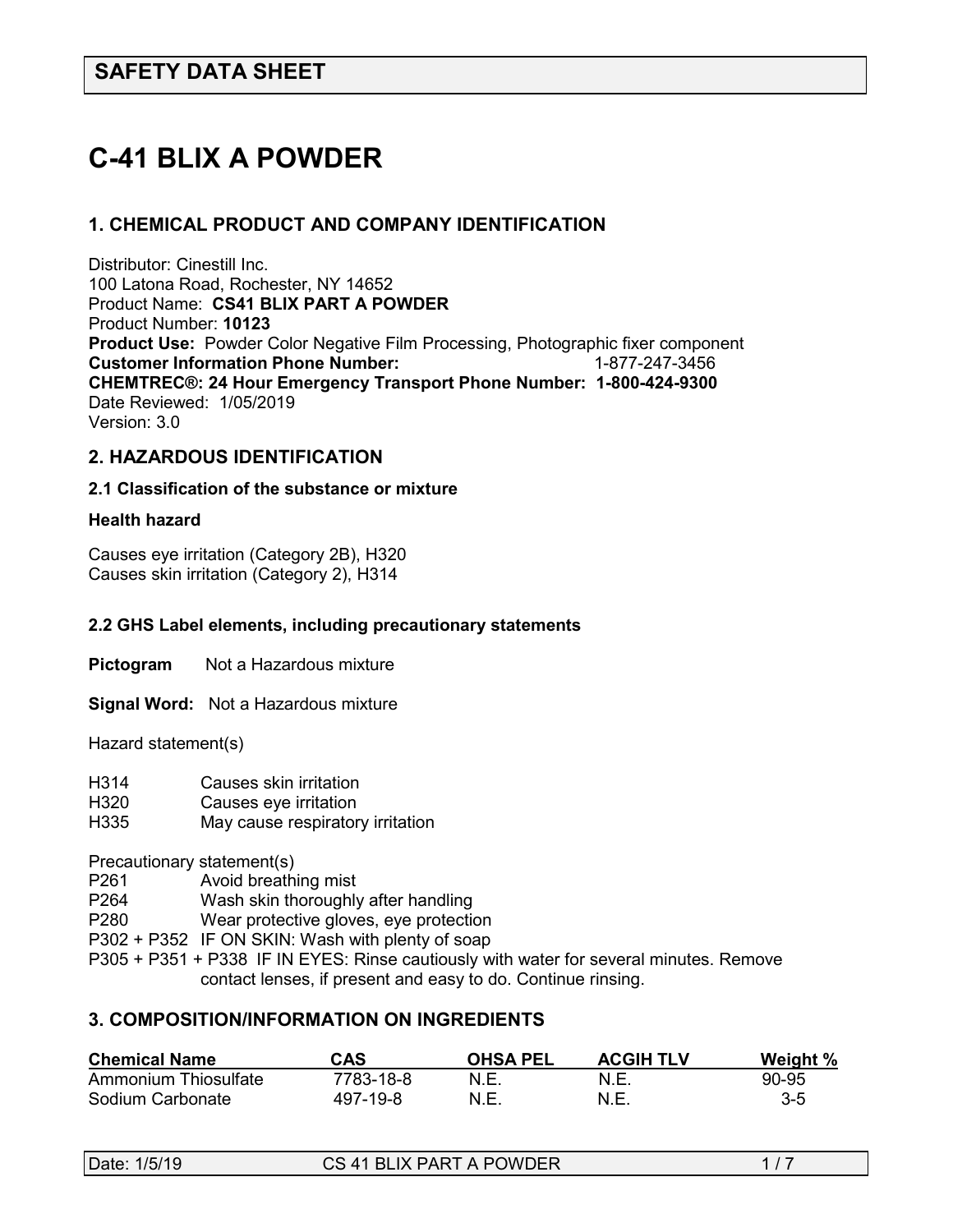## **4. FIRST AID MEASURES**

#### **4.1 Description of first aid measures**

- **Eye Contact:** Immediately flush eyes with plenty of water for at least 15 minutes. Get immediate medical attention.
- **Inhalation:** If symptomatic, remove to fresh air. If not breathing, give artificial respiration. If breathing is difficult, give oxygen. Get medical attention immediately.
- **Ingestion:** Rinse mouth with water. Call a physician or poison control center immediately. Never give anything by mouth to an unconscious person.
- **Skin Contact:** Flush skin with plenty of water and wash with a non-alkaline skin cleaner. Wash contaminated clothes before reuse. Get medical attention if irritation develops.

### **5. FIRE FIGHTING MEASURES**

#### **5.1 Extinguishing media**

Use agent appropriate for surrounding fire.

#### **5.2 Special Hazards arising from substance or mixture**

 Fire or excessive heat may cause production of hazardous decomposition products. Combustion Products: Carbon dioxide, carbon monoxide, and oxides of sulfur and nitrogen.

#### **5.3 Advise for firefighters**

Wear self-contained breathing NIOSH/MSHA approved apparatus and protective clothing to prevent contact with skin and eyes.

## **6. ACCIDENTAL RELEASE MEASURES**

#### **6.1 Personal precautions, protective equipment and emergency procedures**

Review fire and explosion hazards and safety precautions before proceeding with cleanup. Use appropriate personal protective equipment. Avoid contact with skin and eyes. Stop the spillage. Sweep up. For working solution, dike the spill. For small amounts less than one gallon flush to the sewer with large amounts of water. For larger spills, prevent liquid from entering sewers, waterways or low areas. Absorb spillage in inert material. Soak up with sawdust, sand, or other absorbent material. Remove non-usable solid material and/or contaminated soil for disposal in an approved and permitted landfill.

#### **6.2 Environmental precautions**

 Prevent liquid from entering sewers, waterways or low areas. Discharge to sewer requires approval of permitting authority and may require pre-treatment. Contaminated surfaces should be cleaned using water.

## **7. HANDLING AND STORAGE**

## **7.1 Precautions for safe handling**

 Store in a cool, dry, well-ventilated area. Keep containers closed. Do not store or consume food, drink, or tobacco where they may become contaminated with this material.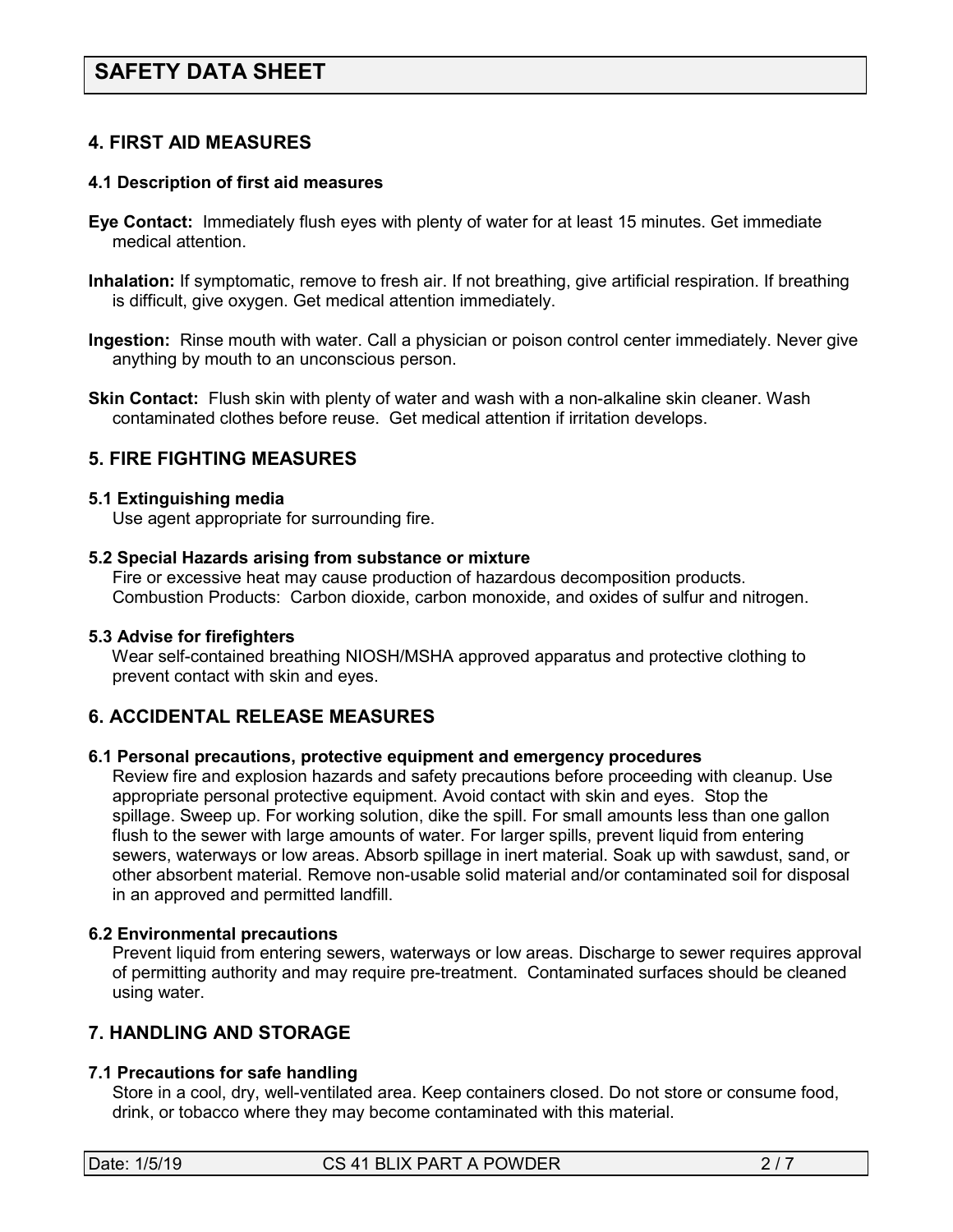#### **7.2 Conditions for safe storage, including any incompatibles**

Do not store with incompatible materials. Keep away from acids, alkalis and oxidizers. All labeled precautions must be observed when handling, storing and transporting empty containers due to product residues. Triple rinse before disposal. Dispose of in a licensed facility.

## **8. EXPOSURE CONTROL / PERSONAL PROTECTION**

#### **8.1 Control parameters**

See Section 3.

#### **8.2 Exposure controls**

Use good personal hygiene when handling this product. Wash hands after use, before smoking, or using the toilet. Facilities storing or utilizing this material should be equipped with an eyewash facility and a safety shower.

#### **Personal protective equipment**

**Eye Protection:** Safety glasses with side shields (or goggles).

**Respiratory Protection:** When this product is used in the intended way, no respiratory protection is anticipated to be necessary.

**Skin protection:** Latex, rubber, or neoprene waterproof gloves are recommended.

 **Body protection:** Rubber or plastic apron.

 **Respiratory protection:** Local exhaust ventilation is recommended. Ventilation must be adequate to keep hazardous ingredients below their exposure limits.

### **9. PHYSICAL AND CHEMICAL PROPERTIES**

#### **9.1 Information on basic physical and chemical properties**

Appearance And Odor: Yellow powder, no odor. Solubility In Water: Complete Boiling Point: Not applicable Flash Point: Nonflammable Flash Point Method: Not applicable Auto ignition: Not applicable LEL: Not applicable UEL: Not applicable Vapor Pressure: Not applicable Ph: Not applicable Specific Gravity: Not applicable Melting Point: Not applicable Freezing Point: Not applicable Evaporation Rate: Not applicable Vapor Density: Not applicable Percent Volatile: Not applicable Molecular Weight: Not applicable Pounds Per Gallon: Not applicable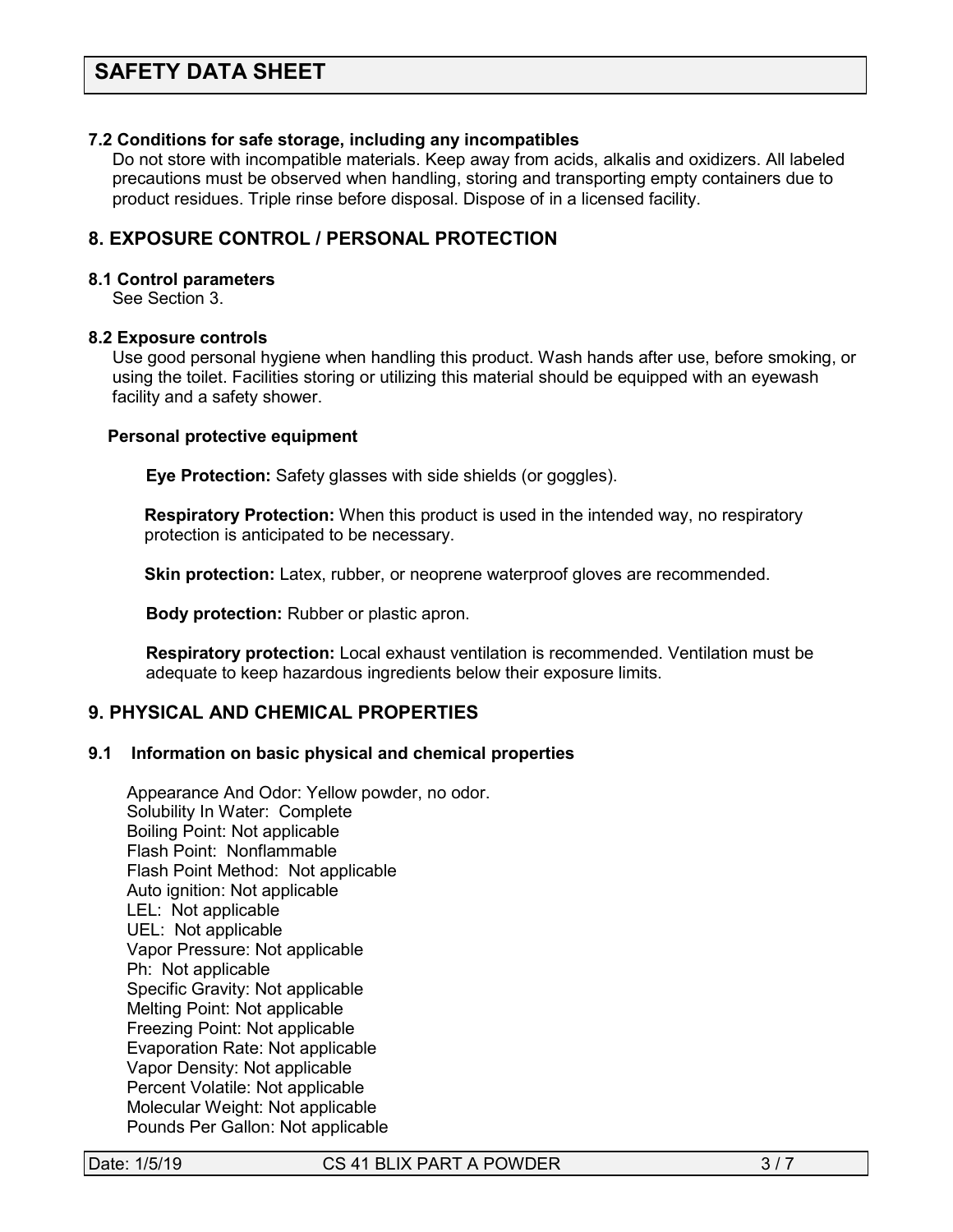V.O.C is 0.

## **10. STABILITY AND REACTIVITY**

- **10.1 Reactivity Stable**
- **10.2 Chemical stability** Conditions To Avoid: Heat
- **10.3 Possibility of hazardous reactions** No data available
- **10.4 Conditions to avoid** No data available
- **10.5 Incompatible Materials** Strong acids and alkali

#### **10.6 Decomposition Products**

Strong acids will liberate sulfur dioxide, strong bases of sodium peroxide will liberate ammonia fumes.

## **11. TOXICOLOGICAL INFORMATION**

**11.1 Information of toxicological effects**

#### **Component information**

#### *Ammonium thiosulfate 7783-18-8*

#### **Acute toxicity:**

| Oral:       | LD50 (rats): 2,890 mg/kg |
|-------------|--------------------------|
| Dermal:     | No data                  |
| Inhalation: | No data                  |

**Skin irritation:** Rabbit Non irritant **Eye irritation:** Rabbit No eye irritation (OECD Test Guideline 405). **Carcinogenicity/mutagenicity:** none

#### *Sodium Carbonate 497-19-8*

**Acute toxicity:** LD50 Oral – rat – 2800 mg/kg **Skin irritation:** LD50 Dermal – rabbit > 2000 mg/kg **Eye irritation:**  No data available **Respiratory or Skin Sensitization** LD50 Inhalation – guinea pig – 800 mg.m<sup>3</sup> **Carcinogenicity/mutagenicity:** none

Date: 1/5/19 CS 41 BLIX PART A POWDER 4/7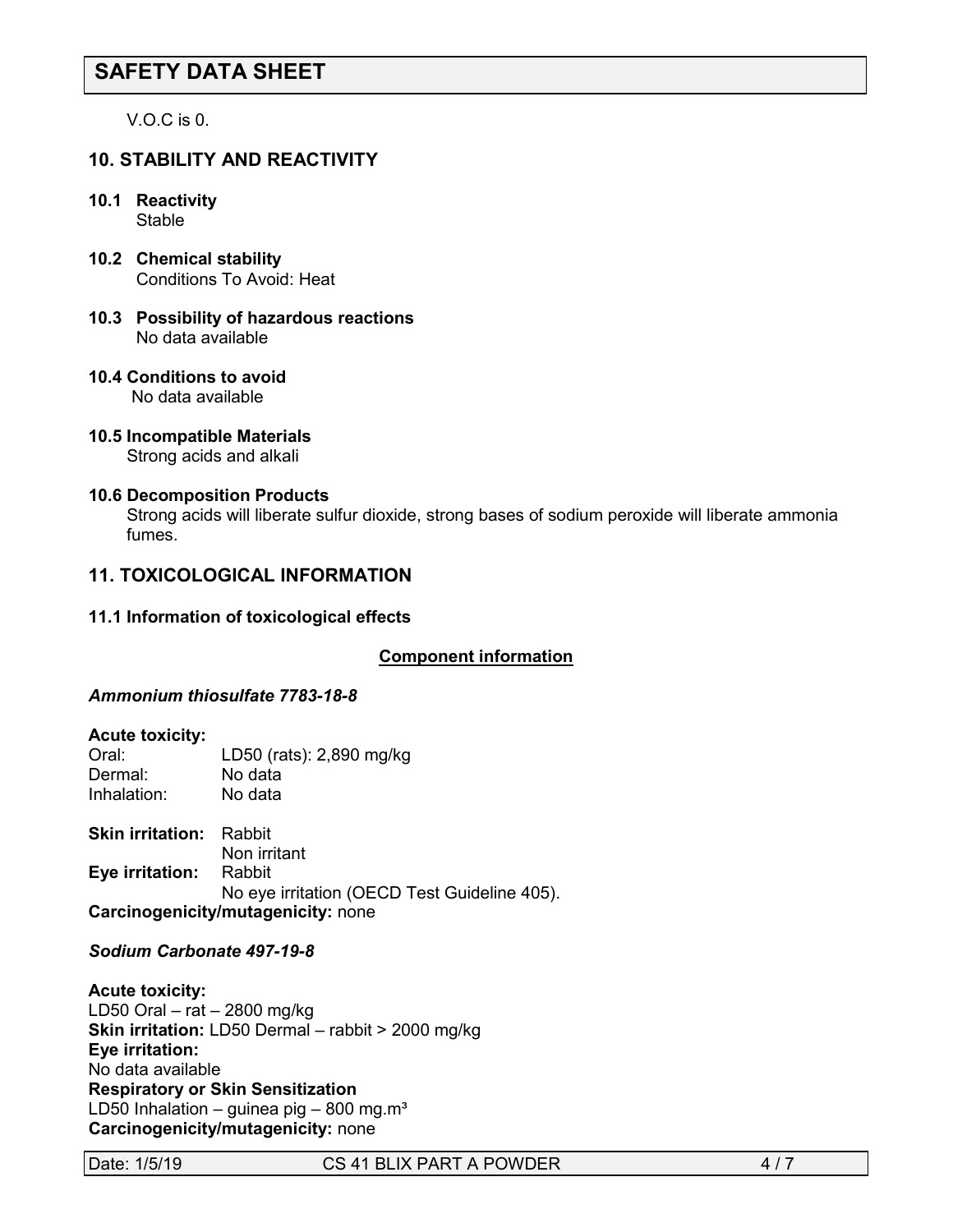## **12. ECOLOGICAL INFORMATION**

#### *<sup>U</sup>***Component information**

#### *Ammonium thiosulfate 7783-18-8*

#### **12.1 Toxicity**

| Toxicity to fish<br>Toxicity to daphnia and<br>other aquatic invertebrates | LC0-Lepomis macrochirus (bluegill) - 510 mg/l - 96h<br>LC50 - Daphnia magna (Water flea) - 230 mg/l - 21d |  |
|----------------------------------------------------------------------------|-----------------------------------------------------------------------------------------------------------|--|
| Toxicity to algae                                                          | EC50 - Pseudokirchneriella subcapitata - > 100 mg/l - 72 h<br>(OECD Test Guideline 201).                  |  |
| Toxicity to bacteria                                                       | Respiration inhibition EC50 - Sludge Treatment - > 1,000 mg/l -<br>3h (OECD Test Guideline 201).          |  |

## **12.2 Persistence and degradability**

No data available

## **12.3 Bioaccumulative potential**

No data available

#### **12.4 Mobility in soil**

No data available

#### **12.5 Result of PBT and vPvB assessment**

Assessment not available as chemical assessment not required/not conducted

#### *Sodium Carbonate 497-19-8*

#### **12.1 Toxicity**

| LC50 /96 hours: | 300 mg/l (bluegill, sunfish) |
|-----------------|------------------------------|
| EC50/48 hours:  | 200-227 mg/L (Ceriodaphnia)  |

## **12.2 Persistence and degradability**

This product is completely biodegradable.

## **12.3 Bioaccumulative potential**

No data available

#### **12.4 Mobility in soil**

No data available

## **12.5 Result of PBT and vPvB assessment**

Assessment not available as chemical assessment not required/not conducted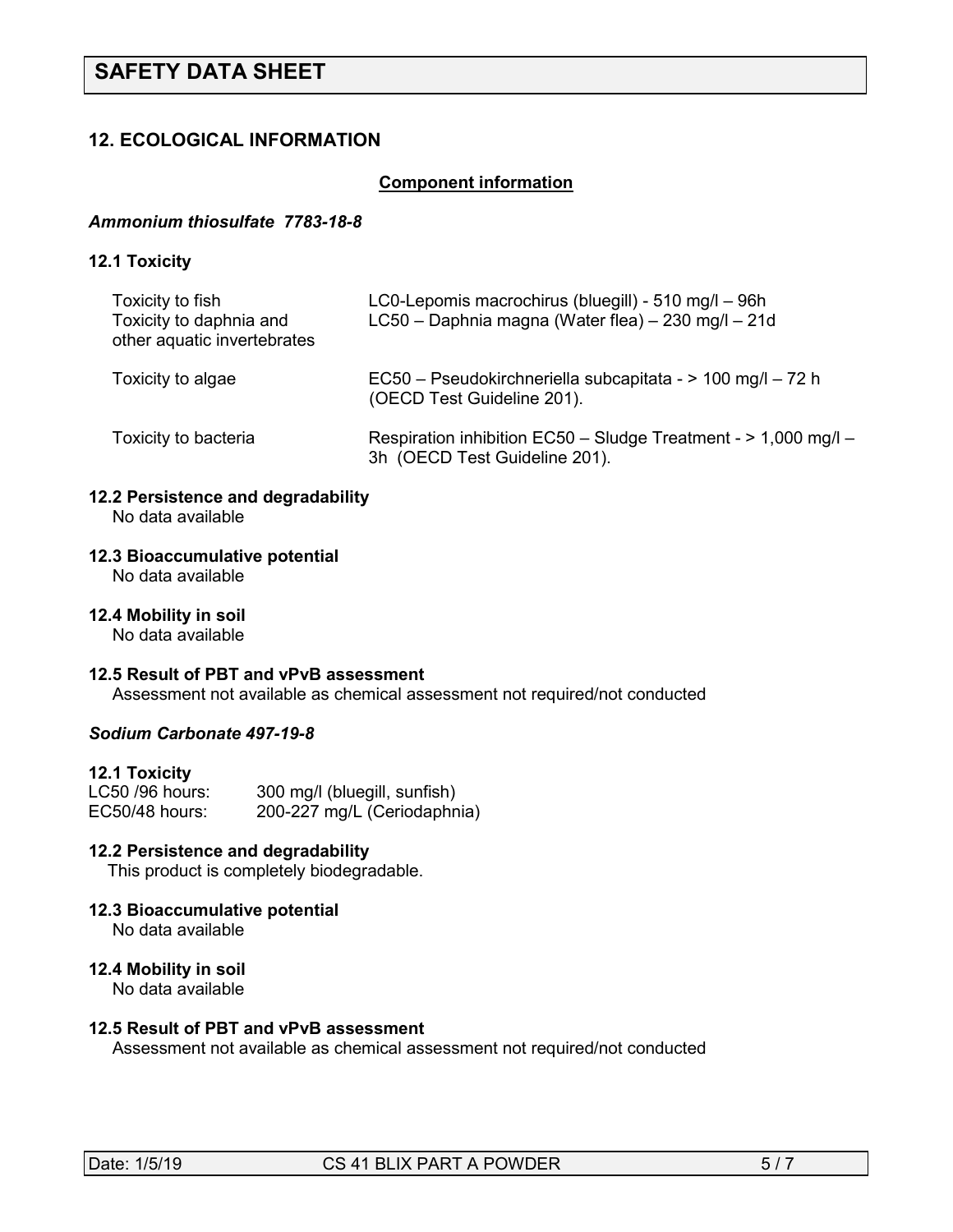## **13. DISPOSAL CONSIDERATIONS**

#### **13.1 Waste treatment methods**

#### **Product**

Preferred options for disposal are to send to licensed reclaimers, or to permitted incinerators. Any disposal practice must be in compliance with federal, state, and local regulations. Do not dump into sewers, ground, or any body of water.

#### **14. TRANSPORT INFORMATION**

**DOT (US)** Not regulated

**15. REGULATORY INFORMATION**

## **SARA 302 Components**

The following components are subject to reporting levels established by SARA Title III, Section 302: None

#### **SARA 313 Components**

The following components are subject to reporting levels established by SARA Title III, Section 313: None

## **SARA 311/312 Hazards**

None

#### **California Prop 65 Components**

This product does not contain any chemicals known to the State of California to cause cancer, birth defects, or any other reproductive harm.

#### **TSCA**

All ingredients in this finished product are listed on the EPA TSCA INVENTORY.

## **SCAQMD Rule 443.1**

Photochemically Reactive: No Maximum Grams of VOC per Liter: 0 g/L Vapor Pressure: 18 mm Hg@ 20 Degrees C In working solution

## **16. OTHER INFORMATION**

#### **Full text of H-statements referred to under sections 2 and 3.**

- H314 Causes skin irritation
- H320 Causes eye irritation
- H335 May cause respiratory irritation
- H317 May cause allergic skin reaction (Category 1)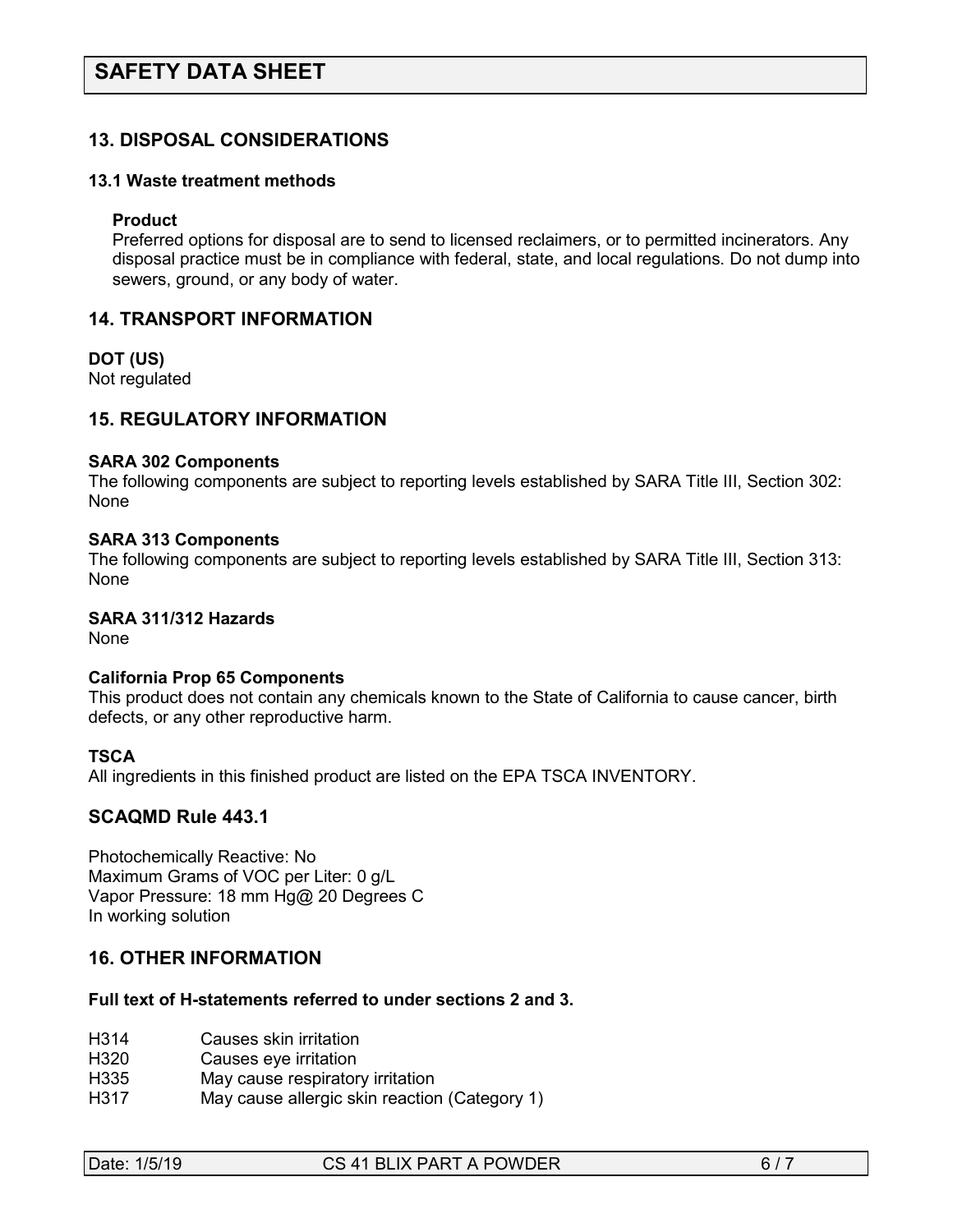#### **HMIS RATING**

Health: 0 Flammability: 0 Reactivity: 0 Protective: C

OTHER ADDITIONAL INFORMATION: The information contained herein is based on the data available to us and is believed to be accurate. However, no warranty is expressed or implied regarding the accuracy of this data or the results to be obtained from the use thereof. We assume no responsibility for the injuries from the use of the product described herein.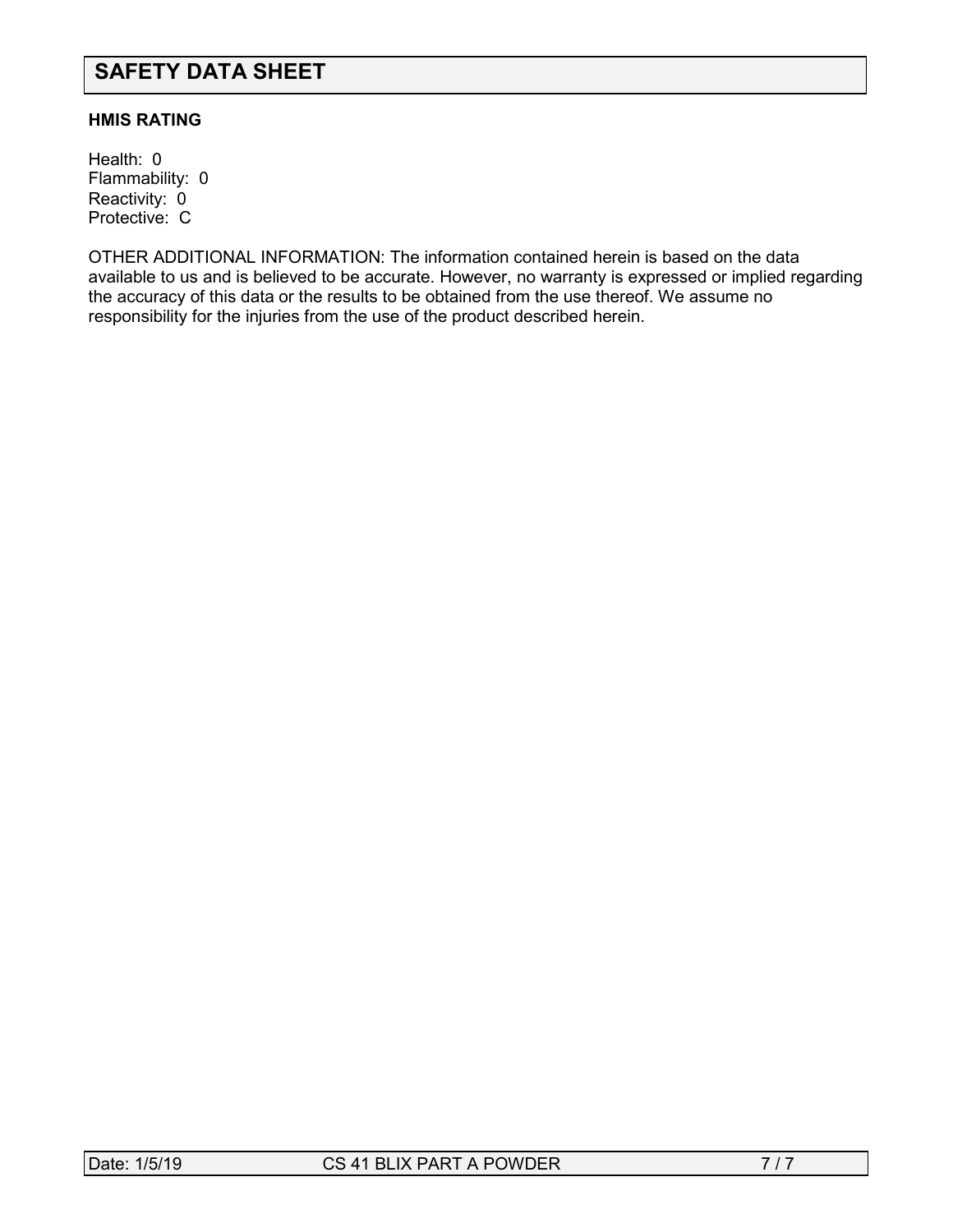# **C-41 BLIX B POWDER**

## **1. CHEMICAL PRODUCT AND COMPANY IDENTIFICATION**

Distributor: Cinestill Inc. 100 Latona Road, Rochester, NY 14652 Product Name: **CS41 BLIX PART B POWDER** Product Number: **10123 Product Use:** Powder Color Negative Film Processing, Photographic fixer component **Customer Information Phone Number: CHEMTREC®: 24 Hour Emergency Transport Phone Number: 1-800-424-9300**  Date Reviewed: 01/04/2019 Version: 3.0

## **2. HAZARDOUS IDENTIFICATION**

#### **2.1 Classification of the substance or mixture**

#### **Health hazard**

- 1. Causes eye irritation (Category 2B), H320
- 2. May cause respiratory irritation H335
- 3. Causes skin irritation (Category 2), H314
- 4. Specific organ toxcity Oral (Category 2), Kidney, H373
- 5. Acute aquatic toxicity (Category 1), H400

#### **2.2 GHS Label elements, including precautionary statements**

#### **Pictogram**



## **Signal Word: WARNING**

Hazard statement(s)

- H314 Causes skin irritation<br>H320 Causes eve irritation
- Causes eye irritation
- H335 May cause respiratory irritation
- H373 Specific organ toxcity Oral (Kidney
- H400 Acute aquatic toxicity

Precautionary statement(s)

- P261 Avoid breathing mist
- Wash skin thoroughly after handling
- P273 Avoid release into the environment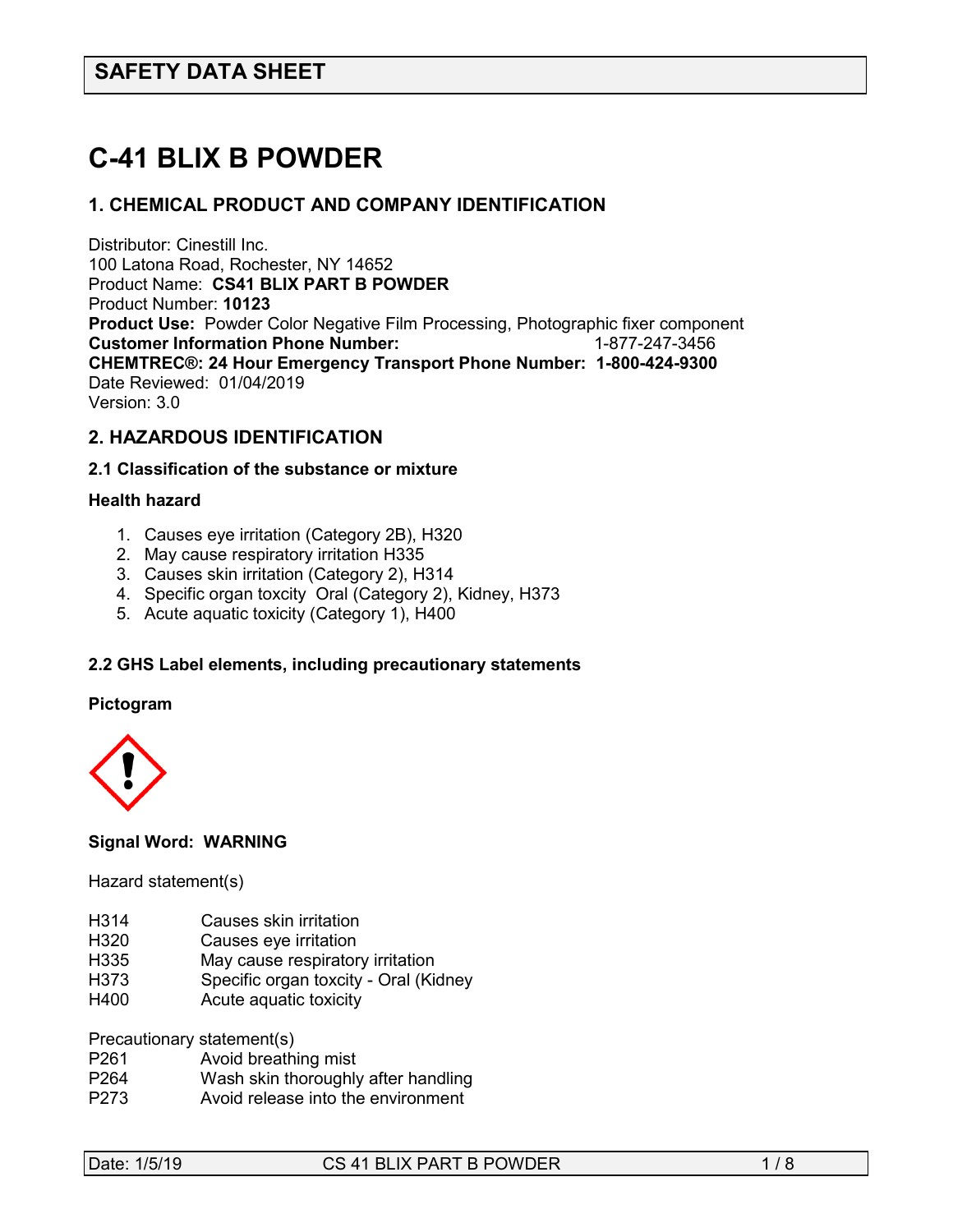P280 Wear protective gloves, eye protection

P302 + P352 IF ON SKIN: Wash with plenty of soap

P305 + P351 + P338 IF IN EYES: Rinse cautiously with water for several minutes. Remove contact lenses, if present and easy to do. Continue rinsing.

## **3. COMPOSITION/INFORMATION ON INGREDIENTS**

| <b>Chemical Name</b> | CAS            | <b>OHSA PEL</b> | <b>ACGIH TLV</b> | Weight %  |
|----------------------|----------------|-----------------|------------------|-----------|
| Ferric Sodium EDTA   | <b>MIXTURE</b> | N.E.            | N.E              | 60-70     |
| Sodium Sulfite       | 7757-83-7      | N.E.            | N.E              | $15 - 20$ |
| PDTA                 | 1939-36-2      | N.E.            | N.E              | $10 - 15$ |

## **4. FIRST AID MEASURES**

#### **4.1 Description of first aid measures**

- **Eye Contact:** Immediately flush eyes with plenty of water for at least 15 minutes. Get immediate medical attention.
- **Inhalation:** If symptomatic, remove to fresh air. If not breathing, give artificial respiration. If breathing is difficult, give oxygen. Get medical attention immediately.
- **Ingestion:** Rinse mouth with water. Call a physician or poison control center immediately. Never give anything by mouth to an unconscious person.
- **Skin Contact:** Flush skin with plenty of water and wash with a non-alkaline skin cleaner. Wash contaminated clothes before reuse. Get medical attention if irritation develops.

## **5. FIRE FIGHTING MEASURES**

## **5.1 Extinguishing media**

Use agent appropriate for surrounding fire.

## **5.2 Special Hazards arising from substance or mixture**

 Fire or excessive heat may cause production of hazardous decomposition products. Combustion Products: Carbon dioxide, carbon monoxide, and oxides of sulfur and nitrogen.

## **5.3 Advise for firefighters**

Wear self-contained breathing NIOSH/MSHA approved apparatus and protective clothing to prevent contact with skin and eyes.

## **6. ACCIDENTAL RELEASE MEASURES**

## **6.1 Personal precautions, protective equipment and emergency procedures**

Review fire and explosion hazards and safety precautions before proceeding with cleanup. Use appropriate personal protective equipment. Avoid contact with skin and eyes. Stop the spillage. Sweep up. For working solution, dike the spill. For small amounts less than one gallon flush to the sewer with large amounts of water. For larger spills, prevent liquid from entering sewers, waterways or low areas. Absorb spillage in inert material. Soak up with sawdust, sand, or other absorbent material. Remove non-usable solid material and/or contaminated soil for disposal in an approved and permitted landfill.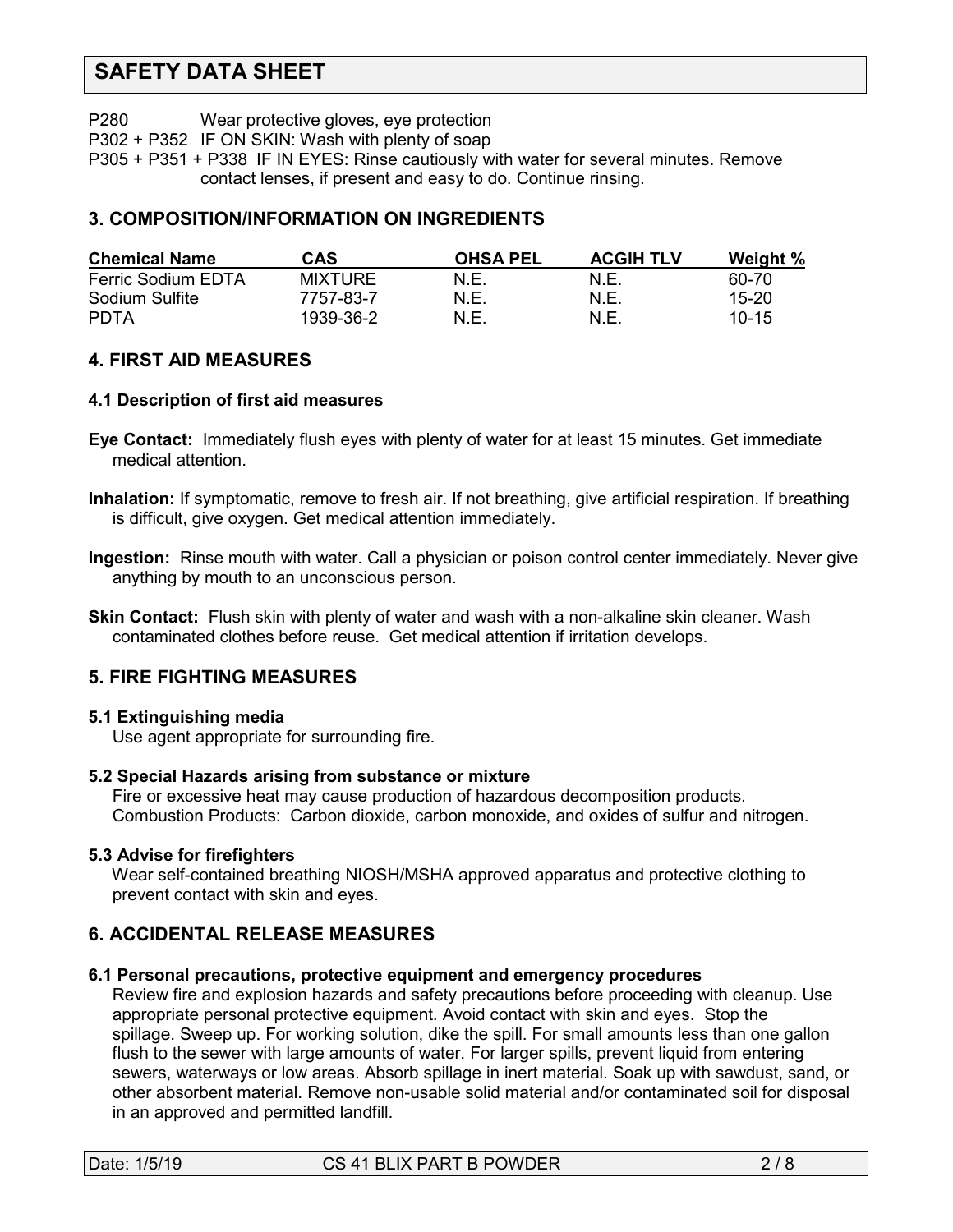#### **6.2 Environmental precautions**

 Prevent liquid from entering sewers, waterways or low areas. Discharge to sewer requires approval of permitting authority and may require pre-treatment. Contaminated surfaces should be cleaned using water.

## **7. HANDLING AND STORAGE**

#### **7.1 Precautions for safe handling**

 Store in a cool, dry, well-ventilated area. Keep containers closed. Do not store or consume food, drink, or tobacco where they may become contaminated with this material.

#### **7.2 Conditions for safe storage, including any incompatibles**

Do not store with incompatible materials. Keep away from acids, alkalis and oxidizers. All labeled precautions must be observed when handling, storing and transporting empty containers due to product residues. Triple rinse before disposal. Dispose of in a licensed facility.

## **8. EXPOSURE CONTROL / PERSONAL PROTECTION**

#### **8.1 Control parameters**

See Section 3.

#### **8.2 Exposure controls**

Use good personal hygiene when handling this product. Wash hands after use, before smoking, or using the toilet. Facilities storing or utilizing this material should be equipped with an eyewash facility and a safety shower.

#### **Personal protective equipment**

**Eye Protection:** Safety glasses with side shields (or goggles).

**Respiratory Protection:** When this product is used in the intended way, no respiratory protection is anticipated to be necessary.

**Skin protection:** Latex, rubber, or neoprene waterproof gloves are recommended.

 **Body protection:** Rubber or plastic apron.

 **Respiratory protection:** Local exhaust ventilation is recommended. Ventilation must be adequate to keep hazardous ingredients below their exposure limits.

## **9. PHYSICAL AND CHEMICAL PROPERTIES**

#### **9.1 Information on basic physical and chemical properties**

Appearance And Odor: Yellow powder, no odor. Solubility In Water: Complete Boiling Point: Not applicable Flash Point: Nonflammable Ph: Not applicable Specific Gravity: Not applicable Melting Point: Not applicable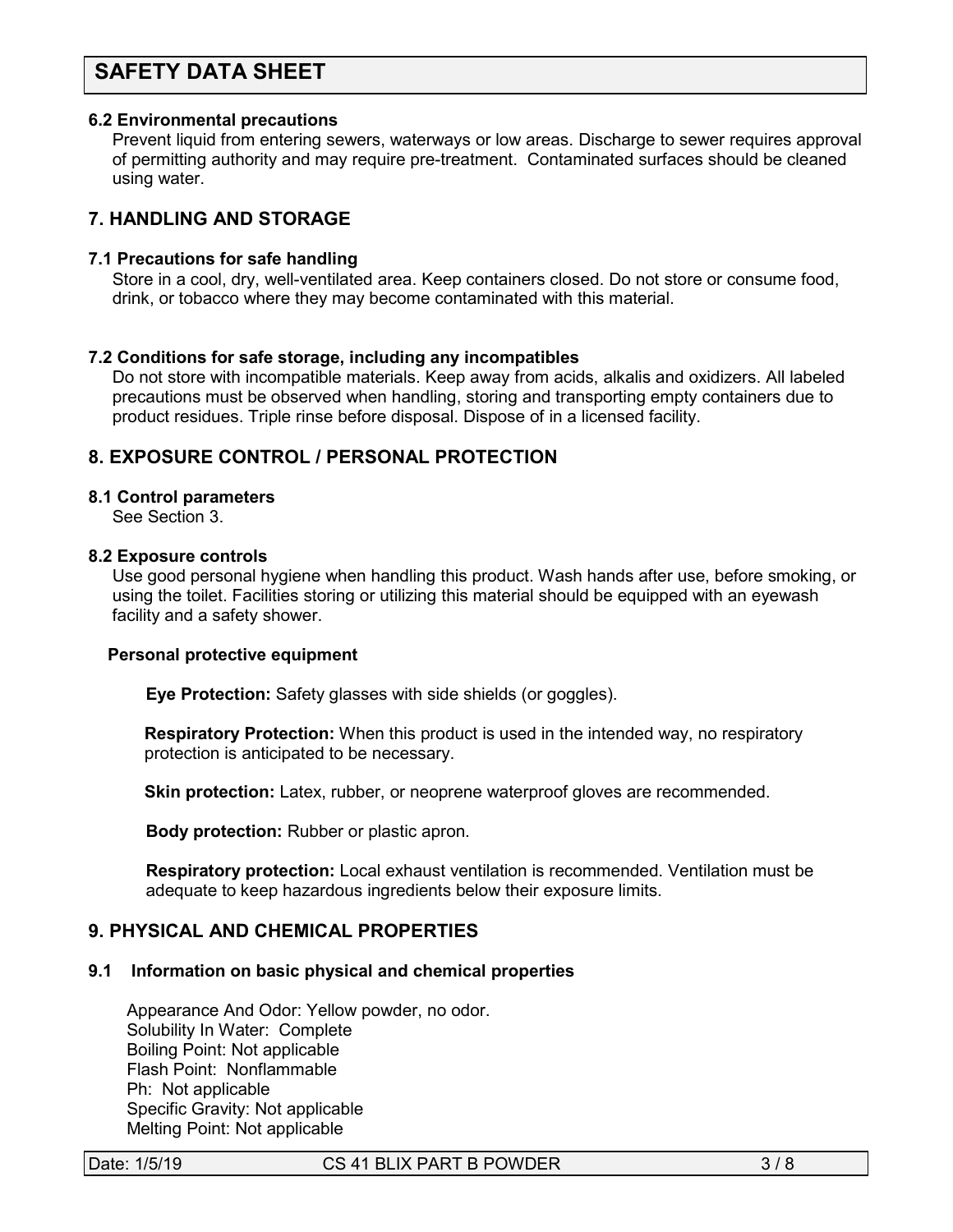Molecular Weight: Not applicable Pounds Per Gallon: Not applicable V.O.C is 0.

## **10. STABILITY AND REACTIVITY**

- **10.1 Reactivity Stable**
- **10.2 Chemical stability** Conditions To Avoid: Heat
- **10.3 Possibility of hazardous reactions** No data available
- **10.4 Conditions to avoid** No data available
- **10.5 Incompatible Materials** Strong acids and alkali
- **10.6 Decomposition Products** Strong acids will liberate sulfur dioxide, strong bases of sodium peroxide will liberate ammonia fumes.

## **11. TOXICOLOGICAL INFORMATION**

#### **11.1 Information of toxicological effects**

#### *<sup>U</sup>***Component information**

## *Ferric Sodium EDTA 15708-5*

| <b>Acute toxicity:</b>                   |                                              |
|------------------------------------------|----------------------------------------------|
| Oral:                                    | LD50 (rats): > 2,000 mg/kg                   |
| Dermal:                                  | LD50 (rats): > 2,000 mg/kg                   |
| Inhalation:                              | LD50 (rats): $> 2.75$ mg/l - 4h              |
| <b>Skin irritation:</b>                  | Rabbit                                       |
|                                          | Nonirritant – 4h                             |
| Eye irritation:                          | Rabbit                                       |
|                                          | No eye irritation (OECD Test Guideline 405). |
| Respiratory or skin sensitisation: Mouse |                                              |
|                                          | Does not cause skin sensitization            |
| <b>Germ cell mutagenicity: Ames test</b> |                                              |
|                                          | S. typhimurium                               |
|                                          | Result: negative                             |
| Carcinogenicity/mutagenicity: none       |                                              |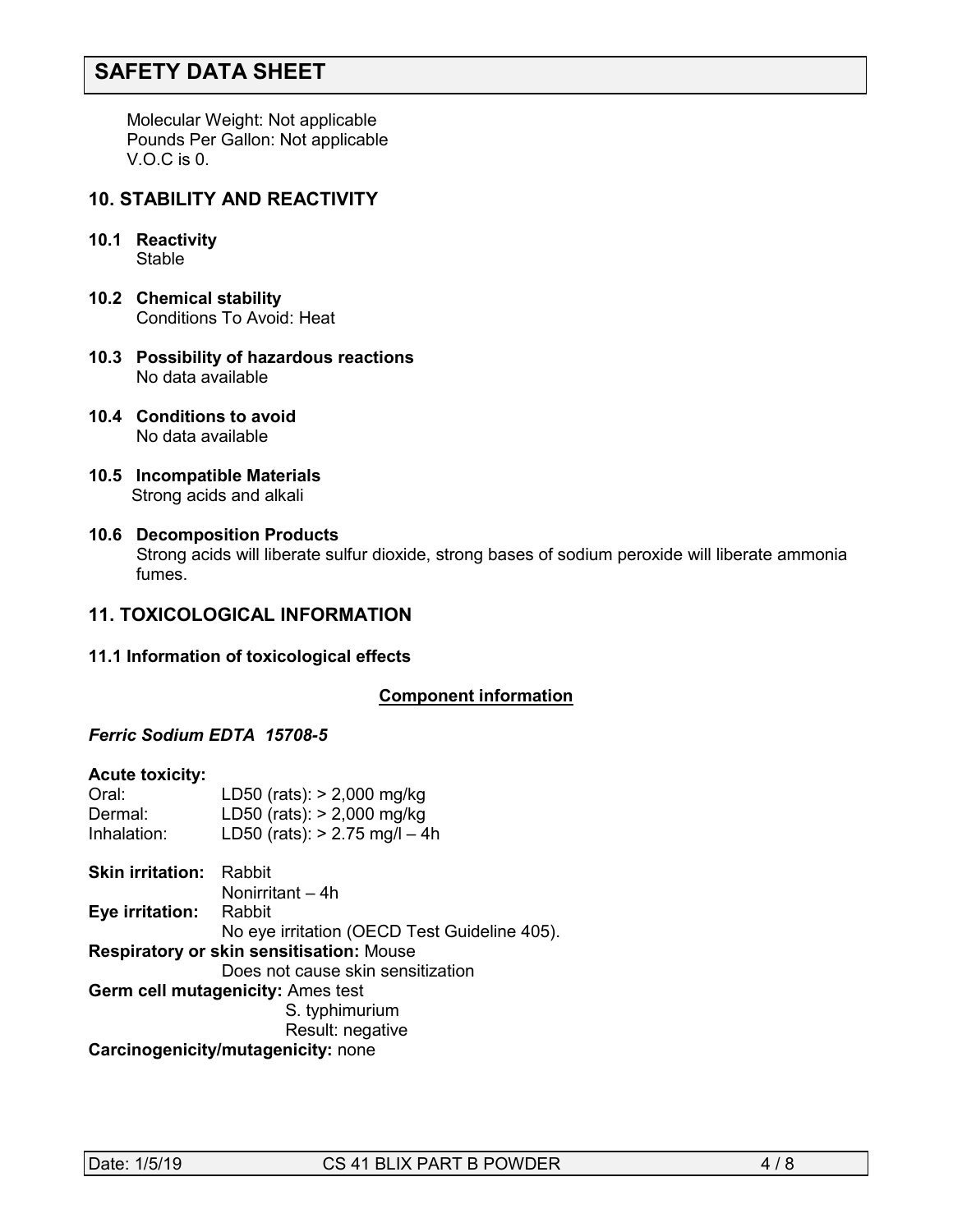### *Sodium Sulfite 7757-83-7*

**Acute toxicity:**

Oral LD-50 (rat) 3,560 mg/kg Inhalation LD-50 (rat)  $>5,500$  mg/m<sup>3</sup> - 4 h Dermal: no data **Skin irritation:**  Skin – rabbit Result: No skin irritation **Eye irritation:**  Skin – rabbit Result: No skin irritation **Respiratory or Skin Sensitization** Prolonged or repeated exposure may cause allergic reactions in certain sensitive individuals. **Carcinogenicity/mutagenicity:** none

#### *PDTA 1939-36-2*

**Acute toxicity:** Not available **Skin irritation:** LD50 Dermal – rabbit > 2000 mg/kg **Eye irritation:**  This product is a mild irritant to rabbit eyes. **Ingestion:** Acute LD50 (rat) 3400 mg/kg **Respiratory or Skin Sensitization** Not a skin sensitizer (guinea pig)

**Carcinogenicity/mutagenicity:** IARC, NTP, ACGIH, and OSHA do not classify this material as a carcinogen or suspect carcinogen. However, nitrotriascetic acid (NTA) and its salts were determined to be "possibly carcinogenic to humans" (Group 2B) by IARC, a compound which "may reasonably be anticipated to be a carcinogen" by NTP and a "select carcinogen" by OSHA. PDTA was found to be non-mutagenic.

## **12. ECOLOGICAL INFORMATION**

#### *<sup>U</sup>***Component information**

#### *Ferric Sodium EDTA 15708-5*

#### **12.1 Toxicity**

 Toxicity to fish LC0-Brachydanio rerio (zebra fish) - >180 mg/l – 96h Toxicity to daphnia and EC50 – Daphnia magna (Water flea) > 88 mg/l –48h Toxicity to bacteria EC10 = 17 mg/l (Bringmann-Kuhl Test) EC10 = 205 mg/l (Robra Test)

#### **12.2 Biodegration**

This product is not readily biodegradable.

#### **12.3 Bioaccumulative potential**

The potential for bioconcentation is low.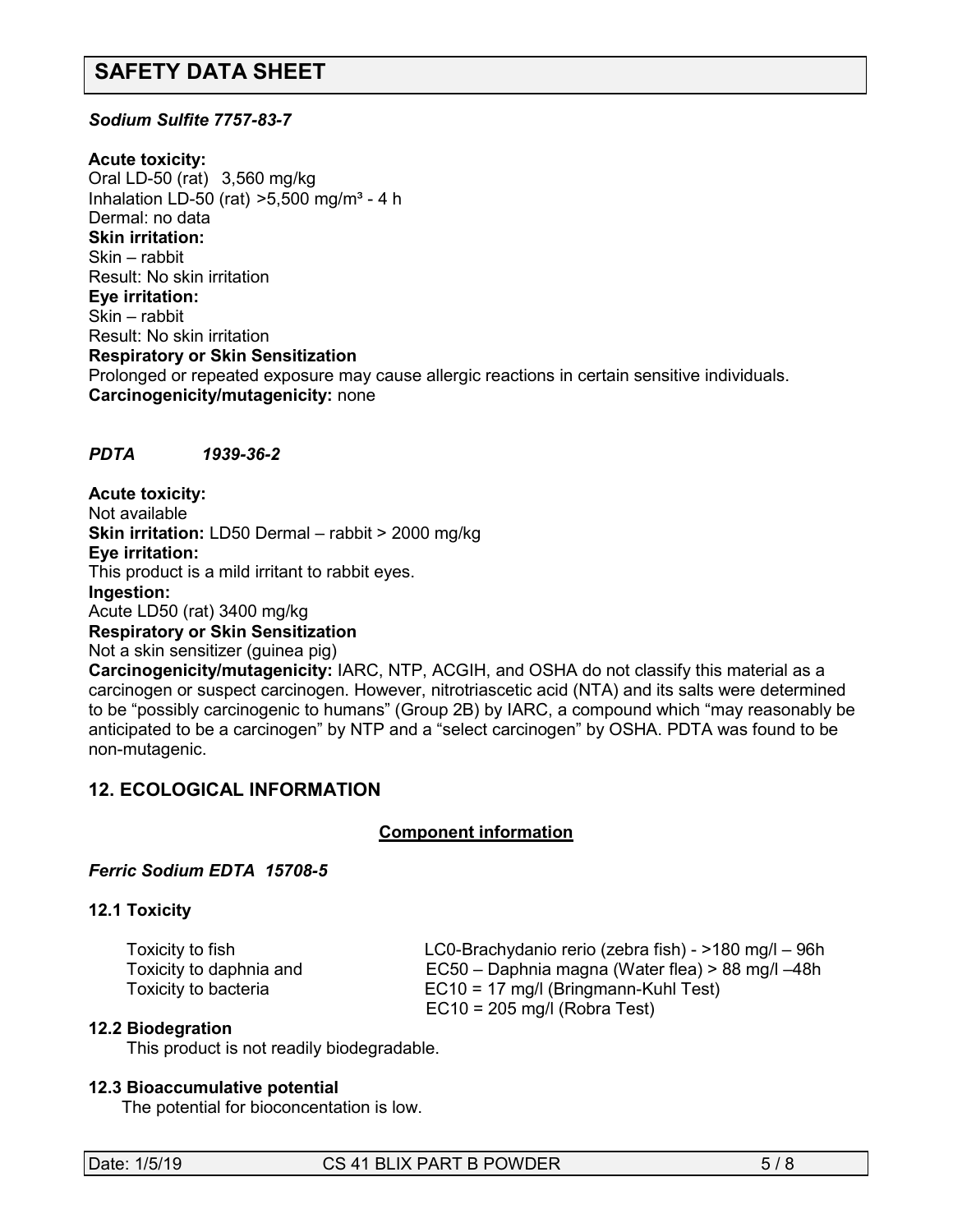#### **12.4 Mobility in soil**

No data available

#### **12.5 Result of PBT and vPvB assessment**

Assessment not available as chemical assessment not required/not conducted

#### *Sodium Sulfite 7757-83-7*

#### **12.1 Toxicity**

Toxicity to fish LC50- Gambusia affinis (Mosquito fish) -660 mg/l – 96h

#### **12.2 Persistence and degradability** No data available

#### **12.3 Bioaccumulative potential** No data available

## **12.4 Mobility in soil**

No data available

#### **12.5 Result of PBT and vPvB assessment**

Assessment not available as chemical assessment not required/not conducted

#### **12.5 Other adverse effects**

None

#### *PDTA 1939-36-2*

# **12.1 Toxicity**

>100 mg/l Oncorhynchus mykiss (rainbow trout) EC50/48 hours: 100.9 mg/L Daphnia magna (Water flea) Toxicity to bacteria Growth inhibition NOEC – Sludge treatment – 640 mg/l – 3h

### **12.2 Persistence and degradability**

No data available

**12.3 Bioaccumulative potential** No data available

#### **12.4 Mobility in soil**

No data available

## **12.5 Result of PBT and vPvB assessment**

Assessment not available as chemical assessment not required/not conducted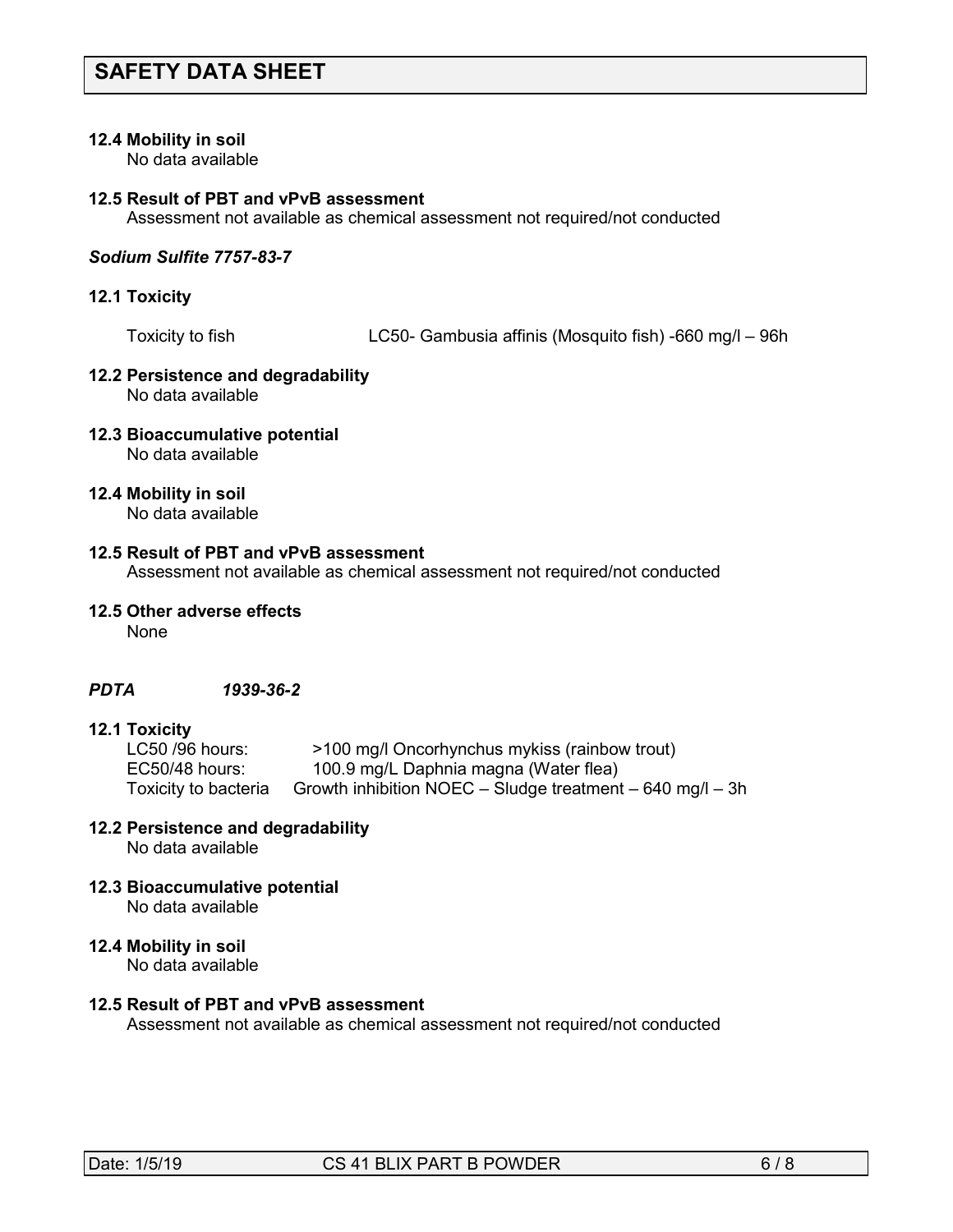## **13. DISPOSAL CONSIDERATIONS**

#### **13.1 Waste treatment methods**

#### **Product**

Preferred options for disposal are to send to licensed reclaimers, or to permitted incinerators. Any disposal practice must be in compliance with federal, state, and local regulations. Do not dump into sewers, ground, or any body of water.

#### **14. TRANSPORT INFORMATION**

#### **DOT (US)**

Not regulated

## **15. REGULATORY INFORMATION**

#### **SARA 302 Components**

The following components are subject to reporting levels established by SARA Title III, Section 302: None

#### **SARA 313 Components**

The following components are subject to reporting levels established by SARA Title III, Section 313: None

## **SARA 311/312 Hazards**

None

#### **California Prop 65 Components**

This product does not contain any chemicals known to the State of California to cause cancer, birth defects, or any other reproductive harm.

#### **TSCA**

All ingredients in this finished product are listed on the EPA TSCA INVENTORY.

## **SCAQMD Rule 443.1**

Photochemically Reactive: No Maximum Grams of VOC per Liter: 0 g/L Vapor Pressure: 18 mm Hg@ 20 Degrees C In working solution

## **16. OTHER INFORMATION**

### **Full text of H-statements referred to under sections 2 and 3.**

- H314 Causes skin irritation
- H320 Causes eye irritation
- H335 May cause respiratory irritation
- H373 Specific organ toxcity Oral (Kidney
- H400 Acute aquatic toxicity